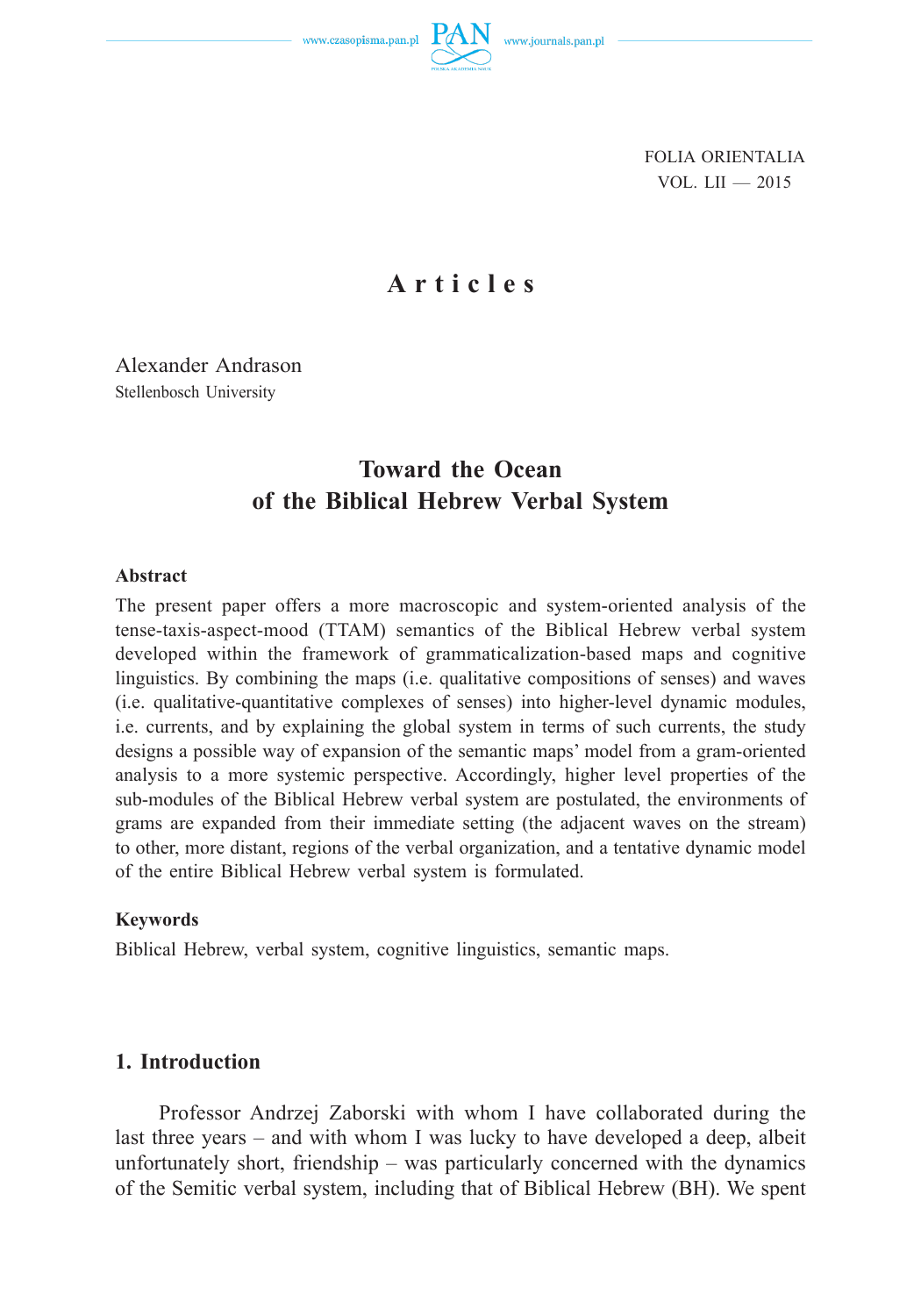

hours discussing this matter in Kraków, where he worked and in Kalwaria Zebrzydowska, where he lived. One of our main concerns was how the recently embraced cognitive model of semantic maps informed by grammaticalization might represent the BH verbal system from a global, systemic perspective.

This problem is one of two well-known questions troubling cognitive linguists who work within the approach of grammaticalization-based semantic maps, the other one being their qualitative orientation. Our concern stemmed from the fact that the semantic-map method is usually limited to the study of grams in isolation from one another – this means that more global relationships regulating the system are ignored and the macroscopic view of the entire system is not developed. If a system is proposed, it is pictured as a mere sum of its more elementary components – it is derived from adding maps without taking into account their interactions and the global forces present in the system itself (cf. Narrog & van der Auwerea 2011).

The present paper aims at providing a possible response to the issue that has emerged from my long debates with Professor Zaborski, offering a more macroscopic and system-oriented view of the tense-taxis-aspect-mood (TTAM) semantics of the Biblical Hebrew verbal system developed within the grammaticalization-map framework. In order to reach this objective, I will begin the discussion with a general presentation of cognitive semantics and semantic maps (cf. section 2.1). Next, focusing on Biblical Hebrew, I will ascend the level of analysis from the description of individual grams – in particular of their semantic maps, first qualitative (clines; cf. section 2.2) and later quantitative (waves; cf. section 2.2) – and their compositions into shared evolutionary channels (streams; cf. section 2.3), to a more systemic view, where not the grams but the dynamic and interactive sub-modules are in focus (currents; cf. section 3.1), which jointly deliver the global picture of the BH verb (ocean; cf. section 3.2).

# **2. Gram-oriented analysis**

### **2.1. Cognitive verbal semantic**

Cognitive linguistics provides one of the most advanced and nuanced approaches to verbal semantics. The approach may be summarized with the concept of 'a semantic map'. Acknowledging the universal polysemous nature of lexical and/or grammatical entities, any verbal construction (henceforth referred to as a gram) has been regarded as a set of multiple senses that are activated on concrete occasions, each one being prompted by and made explicit due to contextual factors (for instance, semantic, syntactic and pragmatic ones). However, this polysemous set encapsulating the range of the meaning of a form – referred to by the term of a semantic potential – is neither an unordered nor an accidental list of values that the form may express. Quite the opposite,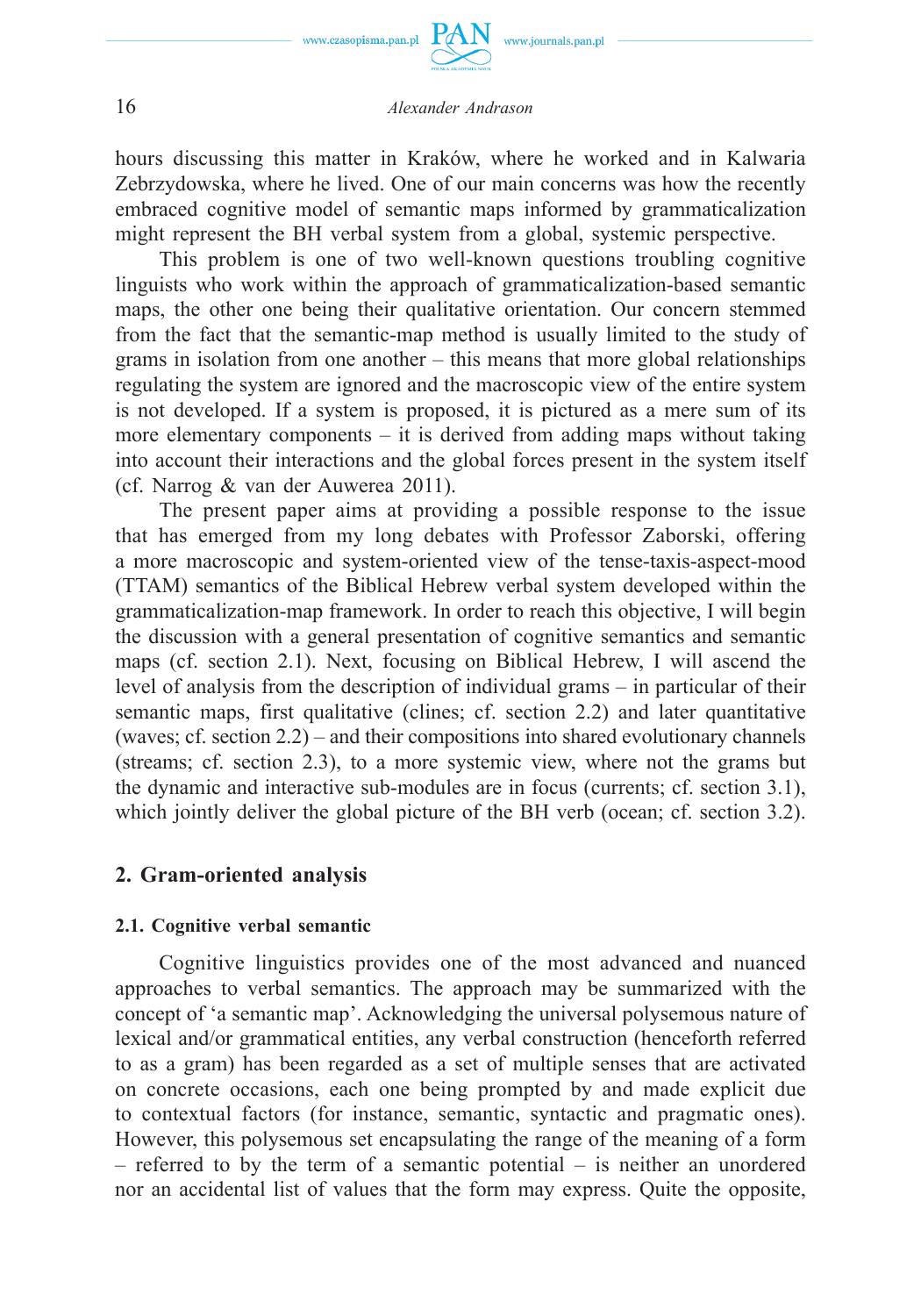

senses of any polysemous set seem to be inherently related. This relationship is visually represented by linking the components of a semantic potential one to another and, thus, plotting maps. The relation between any two components of this network is both cognitive (one sense has arisen from the other due to universal human cognitive mechanisms) and chronological (one sense constitutes the historical input of the other).The reiteration of this relation delivers a map.

Given this cognitive and historical liaison between the components of any polysemous set, the map that portrays the synchronic semantic potential of a form is commonly plotted by employing grammaticalization paths developed in typological studies. Simply put, the senses offered by the gram at a determined period are arranged in such a way that they match a given grammaticalization path, which represents how certain types of grams (and, thus, their polysemy) evolve in languages of the word. This is possible because in an analogical manner to the connection between the components of the polysemous set, the relation between the stages of a grammaticalization path is cognitive and chronological – the cline shows a chronological order of incorporation of new values to the semantic potential of a determined type of grams, achieved by applying cognitive mechanisms typical of humans. This approach is well-established in the description of languages of various families and in the analysis of different parts of the grammar (Haspelmath 2003, De Haan 2004, Zwart 2010, Narrog & van der Auwerea 2011). In its most typical form, the method is qualitative and "isolated". This means that the construction of maps consists of modeling the range of senses that a form can convey irrespective of their frequency, and that the maps are plotted individually – they are treated as if in a grammatical vacuum. Customarily this is done without taking into account the relationships that may exist between the plotted map and the other maps in the language.

Scholars distinguish various grammaticalization clines that regulate the shape and evolution of verbal systems in languages of the world of which three are particularly important for the study of Biblical Hebrew. Given their relevance for the model, let me first briefly explain these three grammaticalization paths. The anterior path schematizes the grammatical life of forms that are 'born' as resultative proper constructions. Such grams gradually acquire senses of a present perfect (or under a broader label, taxis), perfective past and finally non-perfective past (Bybee, Perkins & Pagliuca 1994, Andrason 2014a). The anterior cline also makes room for pluperfect and future perfect senses as well as for performative and gnomic uses, all of them being extensions arising from perfect senses (for details, see Andrason 2011a, 2012a-b, 2013a). The imperfective path shows how progressive and continuous grams acquire senses of habituality, extended duration and gnomicity, and later are generalized in (and/or are limited to) future uses gaining a general modal function at the end (Bybee, Perkins & Pagliuca 1994, Haspelmath 1998, Dahl 2000, Andrason 2010, 2013b). The modal-contamination path determines the way in which indicative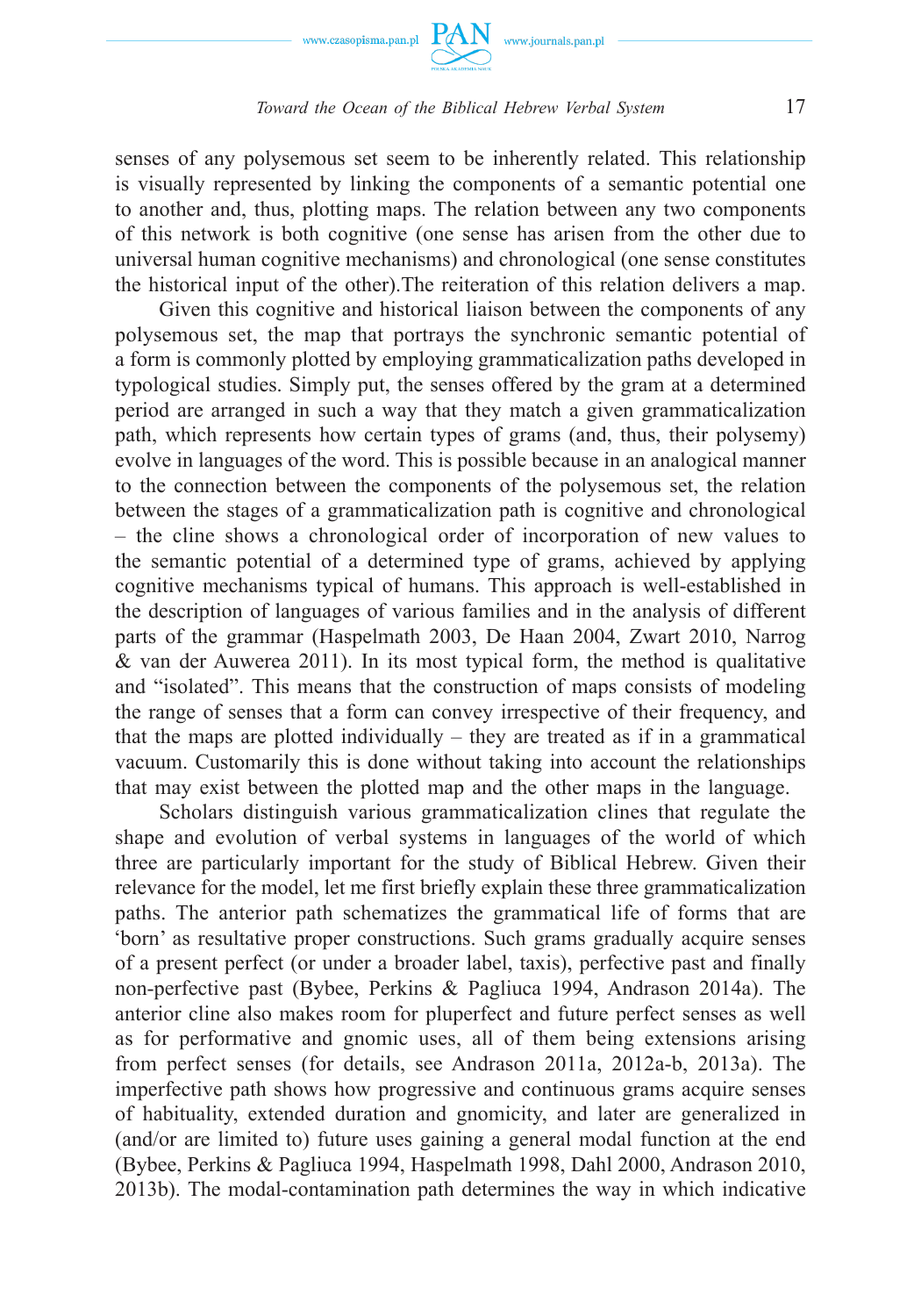

inputs become modal due to their prolonged use in an explicitly modal context. At the beginning, a gram is an indicative formation being typically employed in an indicative environment. However, on certain occasions, it may appear in a modal context, where it acquires a contextually induced modal value. Subsequently, this modal sense becomes strongly associated with the form, to the degree that at more advanced stages, the construction may be employed modally even outside the original environment in which this modal nuance first arose. From a more general and more semantic-oriented perspective, the cline can be viewed as consisting of three macro-stages: an indicative value, a semi-modal value (values that link non-modality with modality, e.g. habituality and futurity) and purely modal senses (Dahl 1985, Bybee, Perkins & Pagliuca 1994, Hopper & Traugott 2003: 82; Andrason 2010a, 2011b, 2012c, 2013c).1

### **2.2. Maps of the BH verbal grams**

The use of cognitive linguistics and semantic maps to analyze and model the BH grammar has proliferated in the last five years. The maps have *inter alia* been applied to the verbal system (Andrason 2010, 2011a-b, 2012a-c, 2013a-d,van der Merwe & Andrason 2014, Andrason & van der Merwe (forthcoming)), particles such as prepositions, conjunctions, connectors or discourse markers (Lyle 2013, Andrason & Lyle 2015 and forthcoming) and other grammatical phenomena (e.g. left dislocation; Westbury 2014) and lexemes (De Blois 2001, Bosman 2011).

As far as the semantics of the BH verbal system is concerned, the model has in principle been qualitative and isolated, just like the usual approach to semantic maps used in cognitive linguistics. In general terms, it has been recognized that that qatal and wayyiqtol should be mapped by means of the resultative path, in particular of the anterior cline which constitutes the major trajectory within the resultative path, while yiqtol and qotel could be mapped by means of the imperfective path. In addition, weqatal and Syiqtol (i.e. 'short yiqtol' traditionally referred to as 'jussive') are modeled by means of the modal-contamination path (Andersen 2000, Cook 2012, Joosten 2012, Andrason 2013d).

<sup>&</sup>lt;sup>1</sup> This cline corresponds to the processes of 'conventionalization of implicature' (Dahl 1985: 11; Bybee, Perkins and Pagliuca 1994: 25–26, 296), 'context-induced reinterpretation' (Heine, Claudi and Hünnemeyer 1991: 71–72), and 'semantization' (Hopper and Traugott 2003: 82). It is important to note that the modal contamination cline is an overarching scenario encompassing various possible semantic extensions in which different non-modal inputs develop into distinct types of modality. These different shades of modality usually depend on the value of the initial locutions from which forms, travelling along the path, have emerged and on the context in which they have appeared. Thus, the cline may be applied to constructions whose semantic potential is quite dissimilar as a type of a meta-trajectory. In this aspect, it differs from the resultative and imperfective paths discussed previously.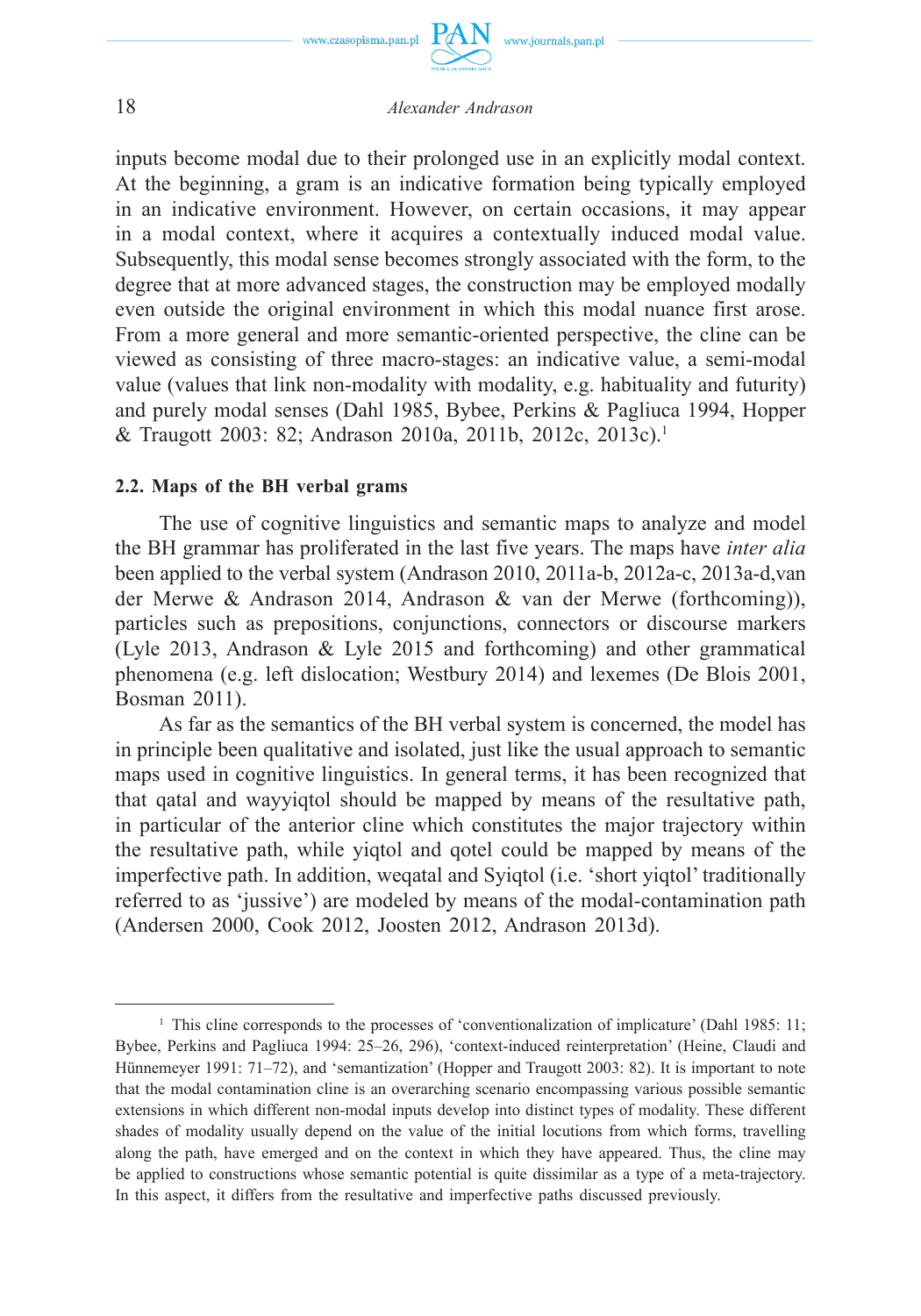

| Wayyiqtol (resultative path):                 | perfect                                  | $\rightarrow$ perfective                     | $\rightarrow$ non-perfective                          |
|-----------------------------------------------|------------------------------------------|----------------------------------------------|-------------------------------------------------------|
| Qatal (resultative path):                     | resultative proper $\rightarrow$ perfect |                                              | $\rightarrow$ perfective $\rightarrow$ non-perfective |
| Yigtol (imperfective path):                   | ongoing                                  | $\rightarrow$ habitual                       | $\rightarrow$ future<br>$\rightarrow$ modal           |
| Qotel (imperfective path):                    | ongoing                                  | $\rightarrow$ habitual                       | $\rightarrow$ future                                  |
| Syigtol (modal-contamination path):           | semi-modal                               | $\rightarrow$ modal                          |                                                       |
| Wegatal (modal-contamination path): non-modal |                                          | $\rightarrow$ semi-modal $\rightarrow$ modal |                                                       |

Figure 1: Qualitative maps of the BH grams

These mappings – schematized in Figure 1, above – have been plotted given the following composition of the semantic potentials of the six BH grams and their correspondence with the stages of given evolutionary templates. Wayyiqtol offers the values that correspond to the three stages of the resultative path, i.e. taxis (see example 1.a), perfective past (1.b) and non-perfective past (1.c), while qatal spans the entire cline from the stage of a resultative proper to the non-perfective past, additionally providing the sense of a resultative proper (1.d; for a detailed discussion see Andrason 2011a, 2012a-b, 2013a, 2013d, forthcoming (a-b), Andrason & van der Merwe (forthcoming)).2 Yiqtol spans the entire imperfective cline, being able to express the senses of ongoingness (2.a), habituality (2.b), futurity (2.c) and modality (2.d), whereas gotel is restricted to the first three values offered by this path (ongoingness, habituality and futurity; Andrason 2010, 2013b, 2013d, 2014b). Lastly, Syiqtol offers two senses available on the modal-contamination path, i.e. semi-modality (in particular future; 3.a) and modality (3.b), while weqatal is compatible with all the three sections of this cline (indicative 3.c, semi-modality (apodotic futurity and habituality 3.d) and modality (Andrason 2011b, 2012c, 2012d, 2013d).

ַו ֹיּא ֶמר ָל ָבן ְליֲַע ֹקב ֶמה ָע ִשׂי ָת **ַו ִתּ ְג ֹנב** ֶאת־ ְל ָב ִבי **ַו ְתַּנ ֵהג** ֶאת־ ְבּנַֹתי ִכּ ְשֻׁביוֹת ָחֶרב .a) 1( Laban said to Jacob, "What have you done? You **have deceived** me, and **carried** away my daughters like captives of the sword. (Gen 31.26) **וַתֵּלֵד** שַׂרַה אֲשֵׁת אֲדֹנִי בֵן לַאדֹנִי אַחֲרִי זִקְנָתָה

 And Sarah my master's wife **bore** a son to my master when she was old (Gen 24.36)

<sup>&</sup>lt;sup>2</sup> The senses of a resultative stative, stative and a general present that can be conveyed by qatal and wayyiqtol have been omitted in this paper. These values have been mapped by means of the simultaneous cline and as a result are related to the resultative cline and its main extensions such as perfect, perfective and past (Andrason 2011, 2013).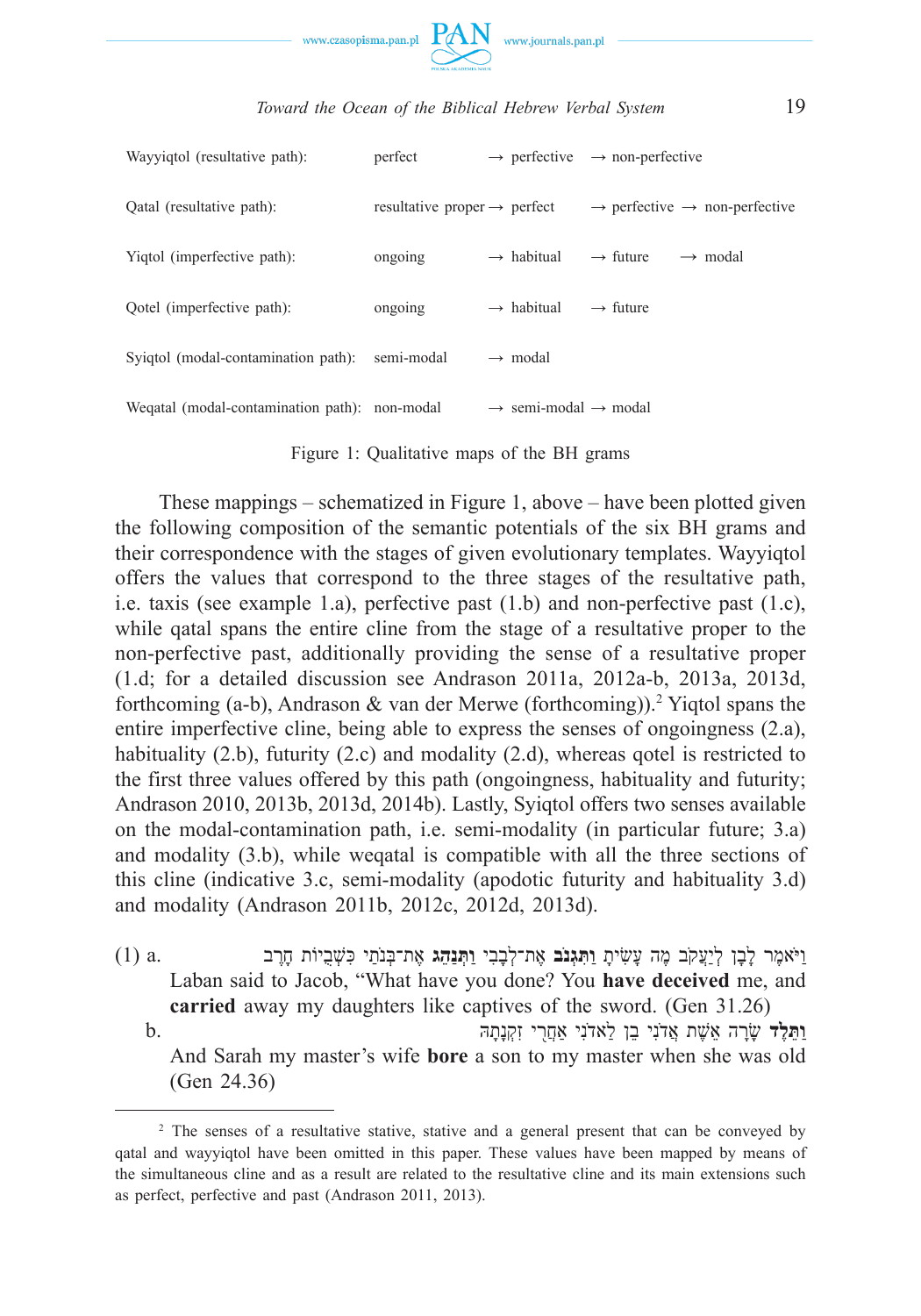

**ַויִּ ְתאַ ֵבּל** ַעל־ ְבּ ֹנו יָ ִמים ַר ִבּים .c

He **mourned** for his son many days (Gen 37.34)

ִכּי ֵאל ֵדּעוֹת ְיהָוה ְולׂא **ִנ ְת ְכּנוּ** ֲע ִללוֹת .d For the Lord is a God of knowledge and by him actions **are weighed** (1 Sam 2.3)

ַויִּ ְמ ָצ ֵאהוּ ִאישׁ ְו ִה ֵנּה תֶֹעה ַבּ ָ שֶּׂדה ַויִּ ְשׁאָ ֵלהוּ ָה ִאישׁ ֵלא ֹמר ַמה־ **ְתּ ַב ֵקּשׁ** .a) 2( And a man found him wandering in the fields and the man asked him: "What **are you seeking**?" (Gen 37.15)

ֵמ ִקים ֵמ ָע ָפר ָדּל ֵמאַ ְשׁ ֹפּת **יָ ִרים** ֶא ְביוֹן ְלהוֹ ִשׁיב ִעם־נְ ִדי ִבים ְו ִכ ֵסּא ָכבוֹד **יַ ְנ ִח ֵלם** .b He **raises up** the poor from the dust; he **lifts** the needy from the ash heap, to make them sit with princes and inherit a seat of honor (1 Sam 2.8; NRSV)

**ֶאֱע ָב ְדָך** ֶשׁ ַבע ָשׁ ִנים ְבָּר ֵחל ִבּ ְתָּך ַה ְקּ ַט ָנּה .c I **will serve** you seven years for your younger daughter Rachel (Gen 29.18)

ַויְ ַצו ְיהָוה ֱאֹל ִהים ַעל־ ָהאָָדם ֵלא ֹמר ִמ ֹכּל ֵעץ־ ַה ָגּן אָ ֹכל **ֹתּא ֵכל** .d And the Lord God commanded the man: "You **may** freely **eat** of every tree of the garden" (Gen 2.16)

יִהְוָה יַדִין אַפְסִי־אֲרֶץ וְיִתֵּן־עֹז לְמַלְכּוֹ **וְיַרֵּם** קָרֵן מְשִׁיחוֹ .a. 3) 3(3) The Lord will judge the ends of the earth; he will give strength to his king, and [he **will**] **exalt** the power of his anointed (1 Sam 2.10; NRSV) ַו ֹיּא ֶמר ֱאֹל ִהים **יְ ִהי** אוֹר ַויְ ִהי־אוֹר .b And god said: **Let** there **be** light and there was light (Gen 1.3) **ו** וַעֲלִי זָקֵן מְאֹד וְשָׁמַע אֵת כָּל־אֱשֶׁר יַעֲשׂוּן בָּנָיו לְכָל־יִשְׂרָאֵל Now Eli was very old. He **heard** all that his sons were doing to all Israel (1 Sam 2.22) ַויִּ ְשׁ ֹפּט ְשׁמוּ ֵאל ֶאת־יִ ְשָׂר ֵאל ֹכּל יְ ֵמי ַחָיּיו .d **וְהַלַּדְּ** מְדֵּי שָׁנַה בְּשֵׁנָה **וְסַבָּב** בֵּית־אֶל וְהַגִּלְגַּל וְהַמִּצְפָּה **וְשַׁפְּט** אֶת־יִשְׂרָאֵל אֶת כַּל־הַמְּקוֹמוֹת לּהֶ אֵ הָ

 15Samuel judged Israel all the days of his life. 16He **went** on a circuit year by year to Bethel, Gilgal, and Mizpah; and he **judged** Israel in all these places  $(1 \text{ Sam } 7.15-16)$ 

It should be emphasized that the maps have been corroborated by extensive diachronic, direct or indirect, data (origin, behavior at earlier evolutionary stages, posterior development, and the structural properties of a gram) and comparative evidence (properties of cognate grams in other languages of the Semitic family). In other words, the qualitative maps plotted for the BH constructions have not only been inferred from the synchronic ranges of senses offered by these forms in the Hebrew Bible, but have also been substantiated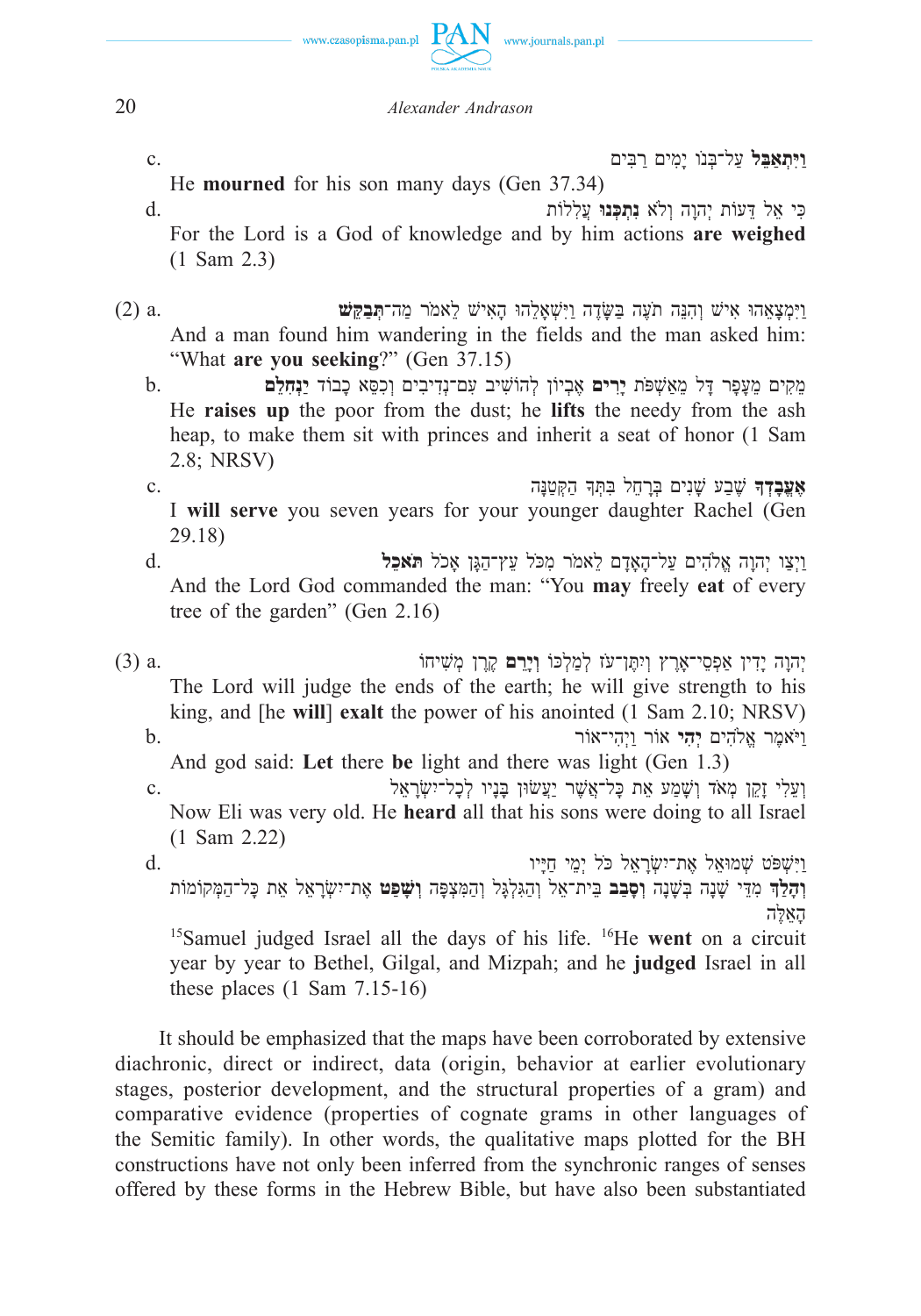

by the actual history of these forms (for an extensive discussion of the diachronic, and comparative evidence, see Andrason 2010, 2011a-b, 2012a-d, 2013a-d and 2014b).<sup>3</sup>

# **2.3. Waves of the BH verbal system4**

In a more sophisticated approach which aims at responding to one of the concerns expressed by Narrog  $\&$  van der Auwera (2011; cf. section 1), maps can be rendered quantitative incorporating information related to frequency. In order to represent this quantitative data in the model and, at the same time, avoid a mere addition of numbers to the components of a map, Andrason (forthcoming (a-b)) develops the concept of a wave. A wave is graphic representation of a qualitative-quantitative map in which the qualitative component (which corresponds to the map traced by the grammaticalization path) is expressed by the horizontal *x* axis, while the quantitative component (which reflects the degree of prototypicality understood as the relative frequency of a sense-stage available on the grammaticalization path) is codified by the vertical *y* axis. In other words, the vertical  $\gamma$  axis ascribes a precise quantitative value to each components of the *x* axis. Consequently, a unidimensional vector (a directional map that is organized by means of a grammaticalization path) becomes bidimensional, adopting the shape of a directional curve or a wave. The curved shape of the map derives from the areas that are lifted at the prototypicality peaks, while its kinetic properties (and a wave motion) derive from the direction traced by the grammaticalization path underlying the *x* axis.

If counted from the most global perspective, where all the types of texts and syntactic contexts are summed up jointly, the corpus based on the book

<sup>&</sup>lt;sup>3</sup> The three clines and the maps plotted for the six BH grams are developed from the most coarse-grained perspective where various sub-senses are grouped into broader categories. It should be noted that each domain may be made more fragmentary and split into a number of more atomic values (for example the domain of perfect encompasses more elementary values such as inclusive, resultative, experiential, frequentative and indefinite perfect). Moreover, at a more fine-grained level of analysis, every cline is a network characterized by a number of branches (for instance, the resultative path also contains simultaneous and evidential sub-clines, as well as gnomic extensions or future perfect trajectory). For the sake of simplicity, all the networks are envisaged from a macroscopic perspective, where more detailed clines merge into the most dominant evolutionary current. In addition, once more for the sake of simplicity, the various senses of Syiqtol and weqatal have been encapsulated into three large domains (non-modality, semi-modality and modality), even though from a more microscopic viewpoint, both semi-modal and modal nuances offered by these grams are not identical (cf. Andrason 2011b, 2012b, 2012d, 2013d).

<sup>4</sup> The discussion of waves in this section and the presentation of streams in section 2.3 summarize the main results of my articles "Semantic maps, waves and streams – A pilot model of grammaticalization approach to BH verbal semantics with the inclusion of quantitative data and maps' interaction" (Andrason forthcoming (a)) and "The complexity of verbal semantics – an intricate relationship between QATAL and WAYYIQTOL" (Andrason forthcoming (b)).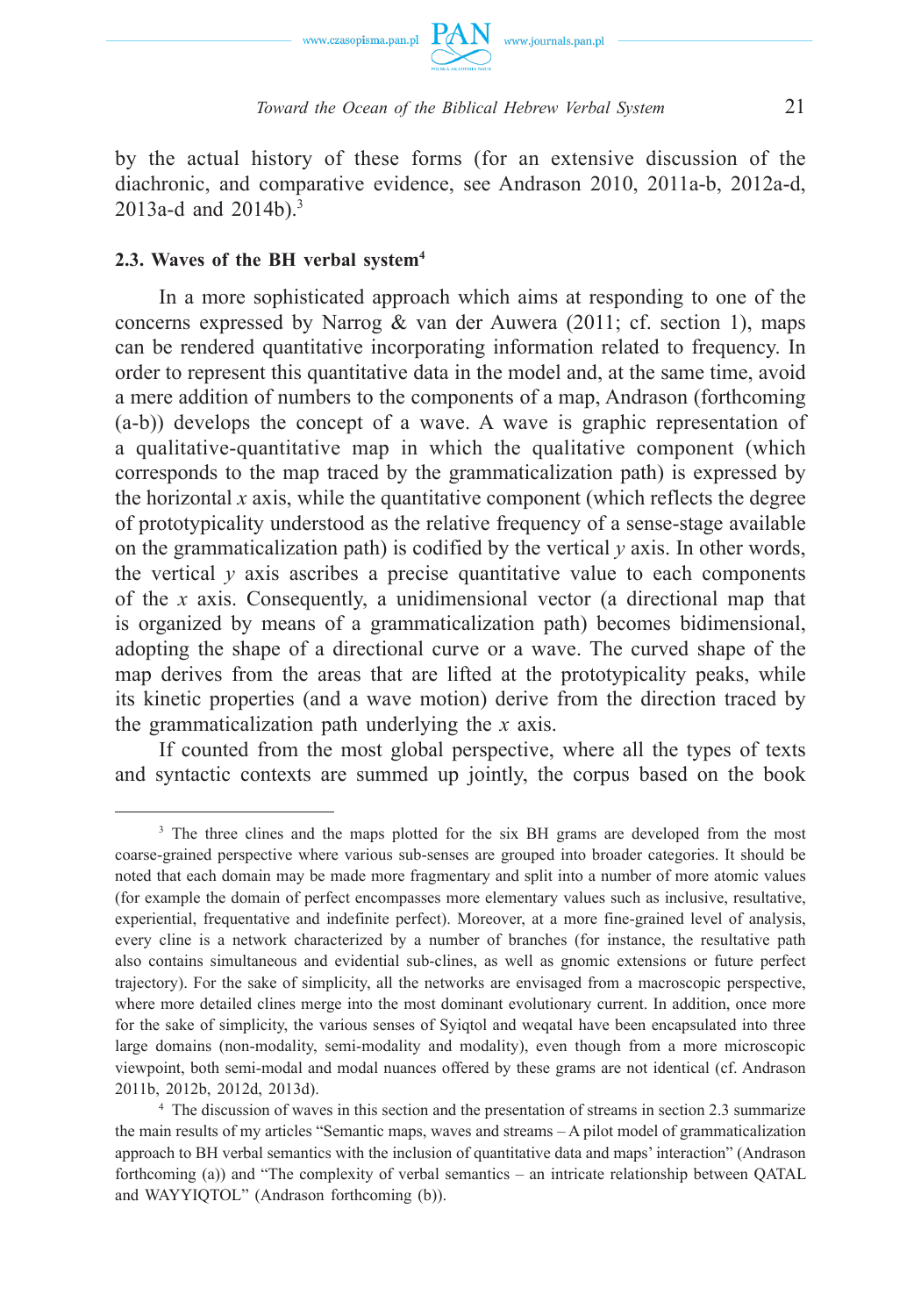

of Genesis and 1 Samuel delivers the following quantitative structure of the semantic potentials of the six BH grams: wayyiqtol (resultative proper 0%; taxis 6%; perfective past 84%, non-perfective past 10%); qatal (resultative proper 3%; taxis 64%; perfective past 20%, non-perfective past 13%); yiqtol (ongoing 7%; habitual 15%; future 54%; modal 24%); qotel (ongoing 28%; habitual 71%; future 1%; modal 0%); Syiqtol (non-modal 0%; semi-modal 5%; modal 85%); weqatal (non-modal 1%, semi-modal 78%; modal 21%). This statistical data in turn yields the following shapes of the waves of these constructions (Andrason forthcoming (a-b)):





<sup>&</sup>lt;sup>5</sup> The abbreviations used in the charts stand for the respective concepts:  $R =$  resultative proper;  $T = \text{taxis}$ ; P = perfective past; NP = non-perfective past; O = ongoingness; H = habituality; F = future;  $M =$  modality;  $NM =$  non-modal(ity);  $SM =$  semi-modal(ity). The figures are adapted from Andrason (forthcoming a-b).

 $6$  In all the charts in sections 3.1 and 3.2, the numbers indicate the statistical contribution  $(%)$ of each sense-stage to the overall semantics of a given path. Thus, the relative frequency of a sense is measured not in comparison to all the other values, but only in relation to the values available on the cline on which this sense is located. The continuous line (or curve) makes reference to a gradualness of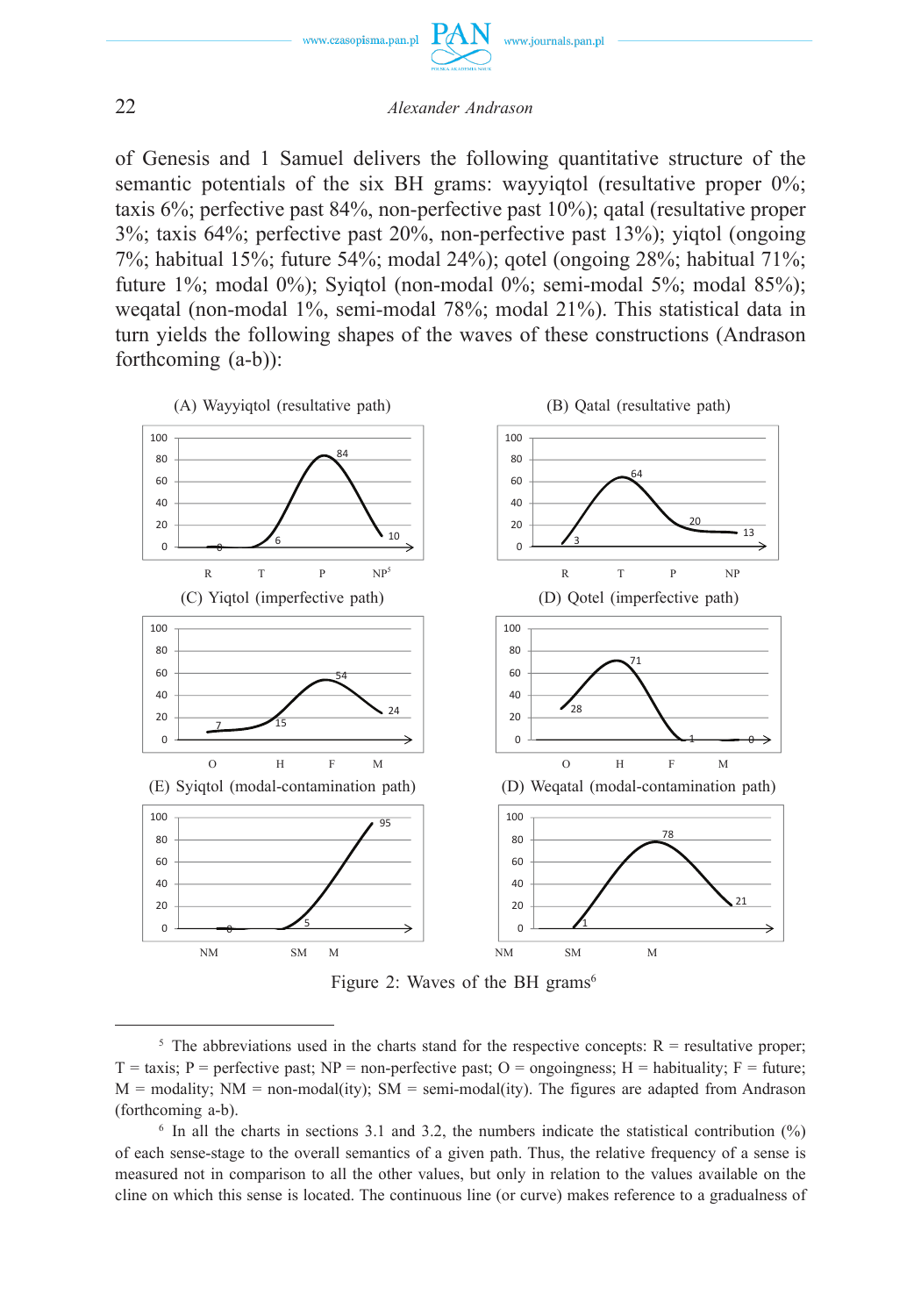

# **2.4. Streams of the BH verbal system**

The notion of a stream – proposed by Andrason (forthcoming (a-b)) and Andrason &Visser (forthcoming) – constitutes a possible response to the other weakness of classical semantic maps, i.e. the lack of the relationship between maps or the portrayal of maps as isolated from one another. A stream is a grammaticalization channel, recursively activated in a language and travelled upon by several grams of this language. The difference between a path and a stream is that the former is specific (each gram travels its concrete path which can be slightly different from other typologically similar paths) while the latter is a meta-concept in which a variety of concrete paths can be accommodated even though they are not entirely identical due to language specific idiosyncrasies. In general terms, a stream makes it possible to place in the same conceptual frame (and thus to compare) grams whose semantic potentials have been mapped by analogical or similar (depending on the adopted granularity level) grammaticalization paths. It accommodates formations that share the horizontal *x* axis.

The location of grams on the shared stream not only renders the comparison of maps more feasible (as they can be contrasted in terms of topological progressor conservatism as more or less advanced), but also makes it evident that maps become sensitive to the environment. In other words, a wave does not exist on its own. On the contrary, it propagates in the company of other waves that travel along the same stream. In this manner, a wave is hindered by a preceding wave and/or pushed by the succeeding one. As a result, certain semantic properties of a form are not only dictated by its own inherent atomic properties (qualitative and quantitative, i.e. the senses and their frequency), but are likewise conditioned by the structure of the stream in which it is embedded.

Given the path- and wave-mapping presented in section 2.2 and 2.3, it is possible to distinguish three streams in the BH verbal system: resultative, imperfective, and modal-contamination stream. The resultative stream hosts grams mapped by means of the resultative path, i.e. wayyiqtol and qatal – the former being more advanced and the latter more conservative (see Figure 3.A). The imperfective stream accommodates grams whose *x* axis correspond to the imperfective path, i.e. yiqtol and qotel of which the former is more advanced, while the latter is more conservative (see Figure 3.B). Lastly, the

meaning extensions that link the main domains distinguished on the cline as each one of them consists of a great number of more fragmentary stages and thus steps in meaning extensions. The direction of the cline – and its wave orientation – is imposed by the directionality of the grammaticalization path that presupposes the origin (input) and objective (attractor) of the development. Moreover it is important to note that the waves adopt different shapes for different types of texts, e.g. narrative and discourse (cf. Andrason (forthcoming (a-b)). The models developed above make use of the most global type of statistics, where all the instances were counted jointly.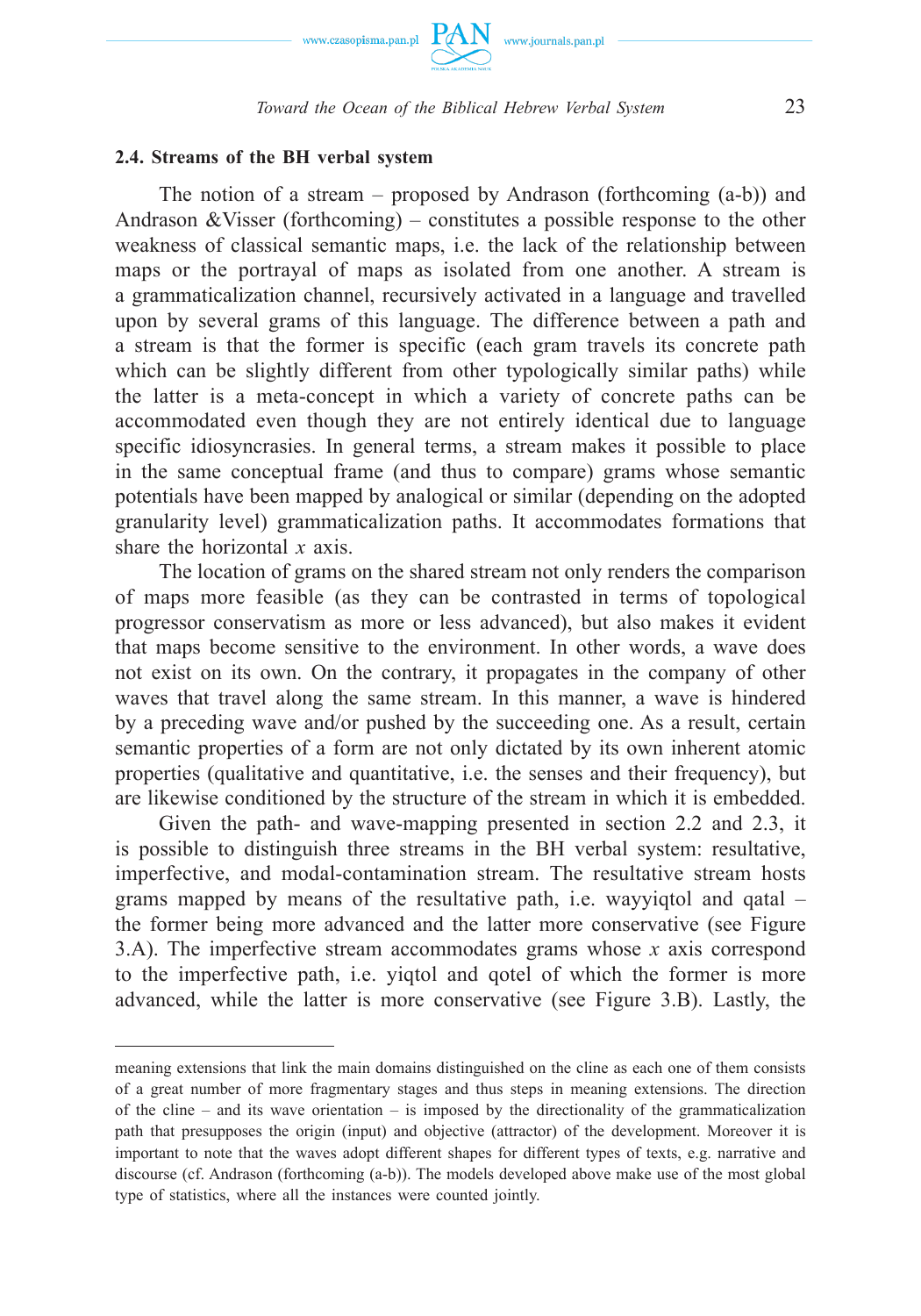

modal-contamination stream contains grams whose semantic potential has been organized along the modal-contamination path: the more advanced Syiqtol and the more conservative weqatal (see Figure 3.C; Andrason forthcoming (a-b)).



Figure 3: Streams in the BH verbal system $8$ 

As mentioned above, the notion of a stream not only allows one to compare the grams in terms of their advancement, but may also provide some insights into their mutual interaction. This relationship of the BH waves on the stream, in turn, has impact on the nature of the grams and their possible perception by speakers. With respect to the resultative stream the following may be postulated. Even though the perfective past value of qatal is important in its semantic potential (it constitutes 20%), the fact that wayyiqtol in the perfective form *par excellence* (it occurs in 84%), prevailing over qatal by 64 points, might have triggered the association of qatal as the expression of perfect/taxis, an area in which it greatly surpasses wayyiqtol. Inversely, the dominance of qatal in taxis zone, where it overcomes wayyiqtol by 58 points, might have hidden a possible compatibility of wayyiqtol with this domain. As far as the imperfective stream is concerned, the fact the qotel predominates over yiqtolin the area of ongoingness and habituality (by 21 and 56 points respectively) may have contributed to the

<sup>&</sup>lt;sup>7</sup> The abbreviations used in the charts stand for the respective concepts:  $R =$  resultative proper;  $T = \text{taxis};$  P = perfective past; NP = non-perfective past; O = ongoingness; H = habituality; F = future;  $M =$  modality; NM = non-modal(ity); SM = semi-modal(ity). The figures are adapted from Andrason (forthcoming a-b).

<sup>8</sup> The figures are adapted from Andrason (forthcoming a-b).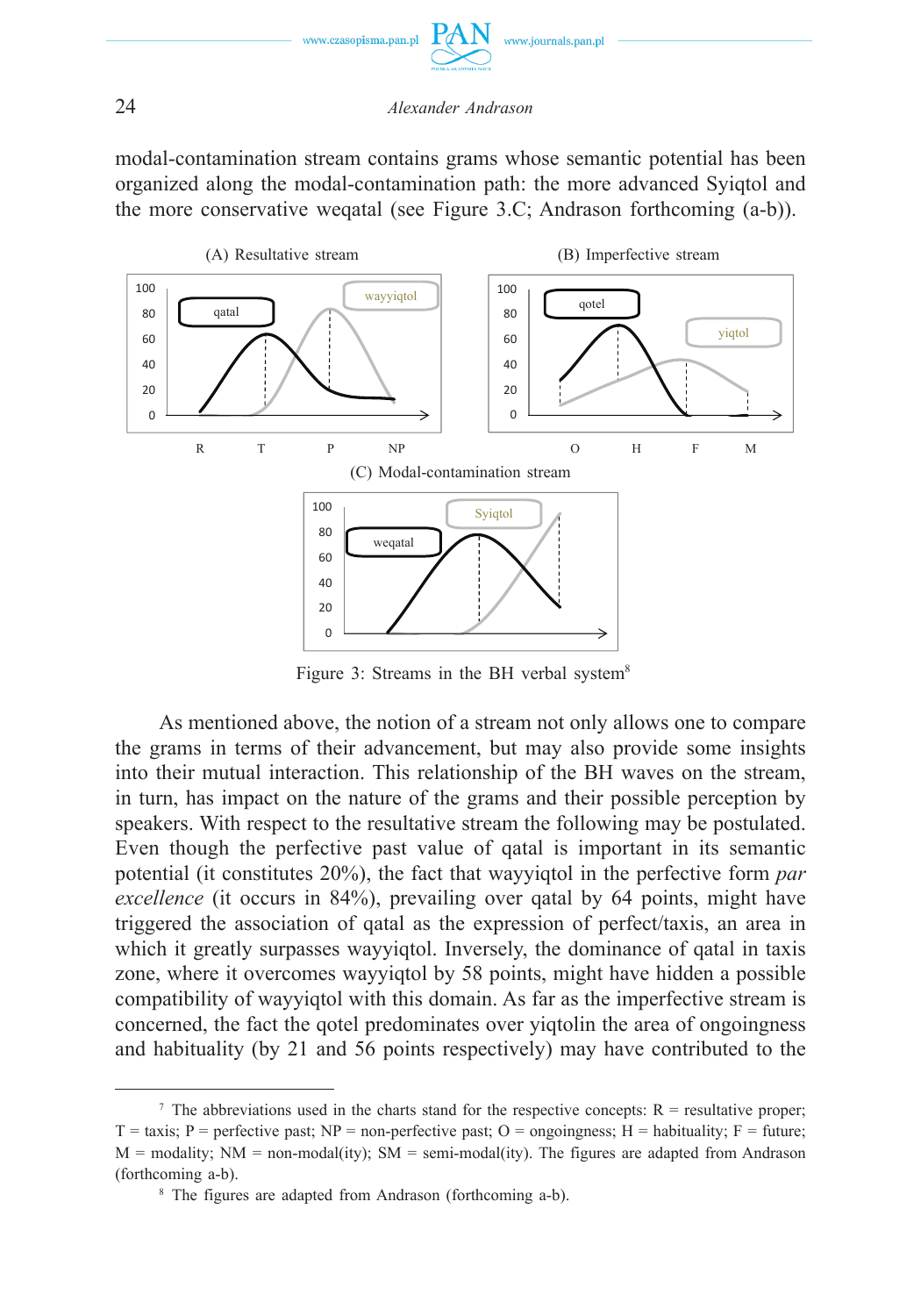



association of yiqtol with the domains of futurity and modality, even though the ongoingness and habituality are quite important in the semantic potential of the yiqtol gram (they constitute 7% and 15% respectively, which jointly ascend to 22%, a number that almost equals the frequency of modality). Lastly, concerning the modal-contamination stream, the peaks of the waves traced by weqatal and Syigtol are quite disjunctive. The former gram locates it in the zone of semimodality (futurity; 78%) while the latter does so in the sphere of modality (95%). The mutual oscillations are of 73 points (semi-modality) and 74 points (modality). This implies that the wave of Syiqtol diminishes the relevance of the modal domain in the semantics of weqatal (which constitutes 21%). Inversely, the predominance of the weqatal in the domain of semi-modality might have prevented Syiqtol from yielding any regular association with senses related to this area. Accordingly, weqatal might have been associated with semi-modality (apodotic future), while Syiqtol might have been associated with "genuine" modality (Andrason forthcoming (a-b)).

# **3. System-oriented analysis**

The concepts of waves and streams render a qualitative map more adequate and precise as it now contains the information that specifies the quantitative distribution of the senses conveyed by a form and this form's closest grammatical context. However, the accommodation of quantitatively developed waves on a stream can not only be used to compare constructions and to situate them in an immediate environment. It can also be employed to ascend the model of maps to a higher level of analysis, i.e. that of a system, essentially unreachable for this type of modelling, thus far. In the following sections, I will demonstrate how the wave-stream models formulated (Andrason forthcoming (a-b)) can be further expanded to a more system-oriented perspective.

### **3.1. Combining waves into currents**

At the previous level of analysis, waves were understood as the object of study. They could be analyzed in separation (focusing on their individual qualitative and quantitative properties) or they could studied in relation to each other if placed within a common frame, i.e. the shared *x* axis or the stream. However, at a more macroscopic plane, waves can be amalgamated into a higherlevel individual and this combination itself can be regarded as the object of study or an acting agent. The amalgamation of waves into a higher-level individual can be achieved in the following way. As explained, each stream hosts certain waves that propagate along it. These are the waves whose qualitative maps are organized along the same horizontal axis. If we imagine that these waves propagating jointly in a common medium are perceived from the distance by an observer,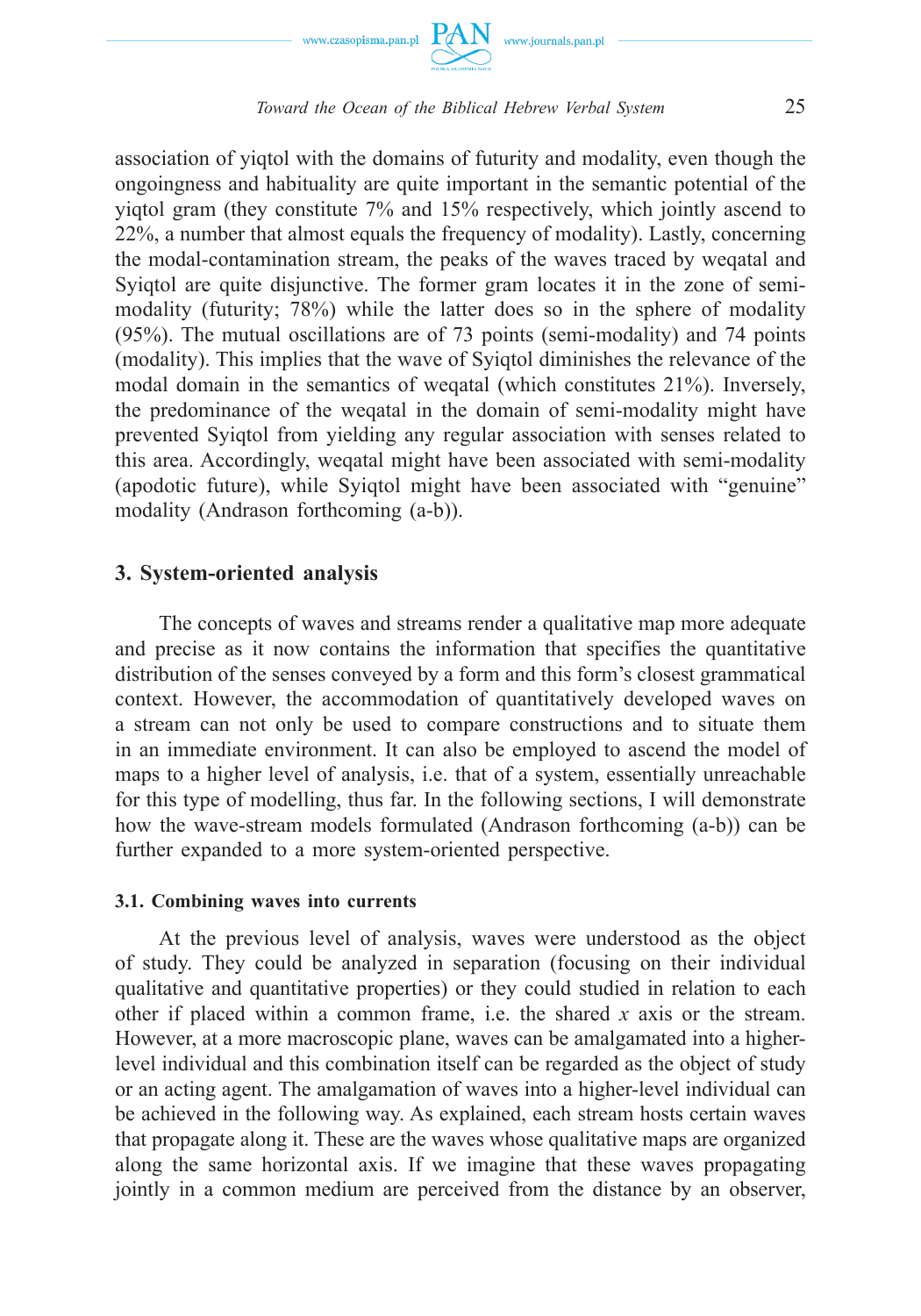

www.journals.pan.pl

he or she would notice only their superposed shape.<sup>9</sup> The observer would be unaware of the individual structure of each wave, ranging from 0% to 100% of possible prototypicality expressed by the *y* axis but would only perceive a fused line connecting all the waves  $-$  a surface that emerges from adding the peaks of all the waves. To be exact, the wave *x* would disperse under another wave *y*  in zones where the latter exhibits higher prototypicality than the former. Simply put, only the wave fronts and curves that are lifted higher than the curve of the accompanying wave(s) are perceivable. As a result, the combination of wave delivers a unified multi-peak curve. This uninterrupted curve, in which the fronts of all the waves travelling along a stream fuse and become indistinguishable, is referred to as a current. The acquisition of this unified shape is a metaphorical indicator that, even though they emerge from waves, currents can be treated as autonomous beings, with their own properties and behaviors.

This introduction of the concept of a current enables us to maintain a qualitative-quantitative dynamic model of semantic potentials in terms of waves – as the current has its own wave-structure – but, at the same time, expand it to the system's level. To be exact, it makes it possible to modularize the system into dynamic sub-parts and to propose more systemic properties where a module has its own characteristics as an individual.

Given the evidence built on the corpus of Genesis and 1 Samuel, the six waves, which travel along the three streams, deliver three currents, with two undulations each: the more advanced one corresponds to an older gram, whereas the less advanced one reflects a younger gram. The resultative current has a two-peak shape, being lifted at the areas of taxis and perfective past, with a slight prominence given to the latter (cf. Figure 4.A). The imperfective current also exhibits a two peak structure, in this case raised at the stages of habituality and futurity, although the prominence seems to be given to the less advanced one (cf. Figure 4.B). Similarly, the modal-contamination current exhibits a two-peak curve with undulations in the areas of semi-modality and, especially, modality (Cf. Figure 4.C). The descending as well as the ascending curve on each figure results from the decreasing *y* values of the less advanced (younger) wave and the increasing *y* values of the more advanced (older) wave that jointly deliver a given current. In this way, the representation provides the information concerning the spheres typical of the waves compounding the current, which are marked on the charts by the dashed line. The area to the left indicates the image traced by the less advanced wave while the area to the right corresponds to the image traced by the more advanced wave.

<sup>9</sup> The term superposition is used here in a different manner to that used in physics of waves where it signifies a summation of input magnitudes of the waves. In this paper, superposition makes reference to the placement of the geometrical images of waves one on another and their presentation as one uninterrupted cline that link fronts of waves travelling along the same stream.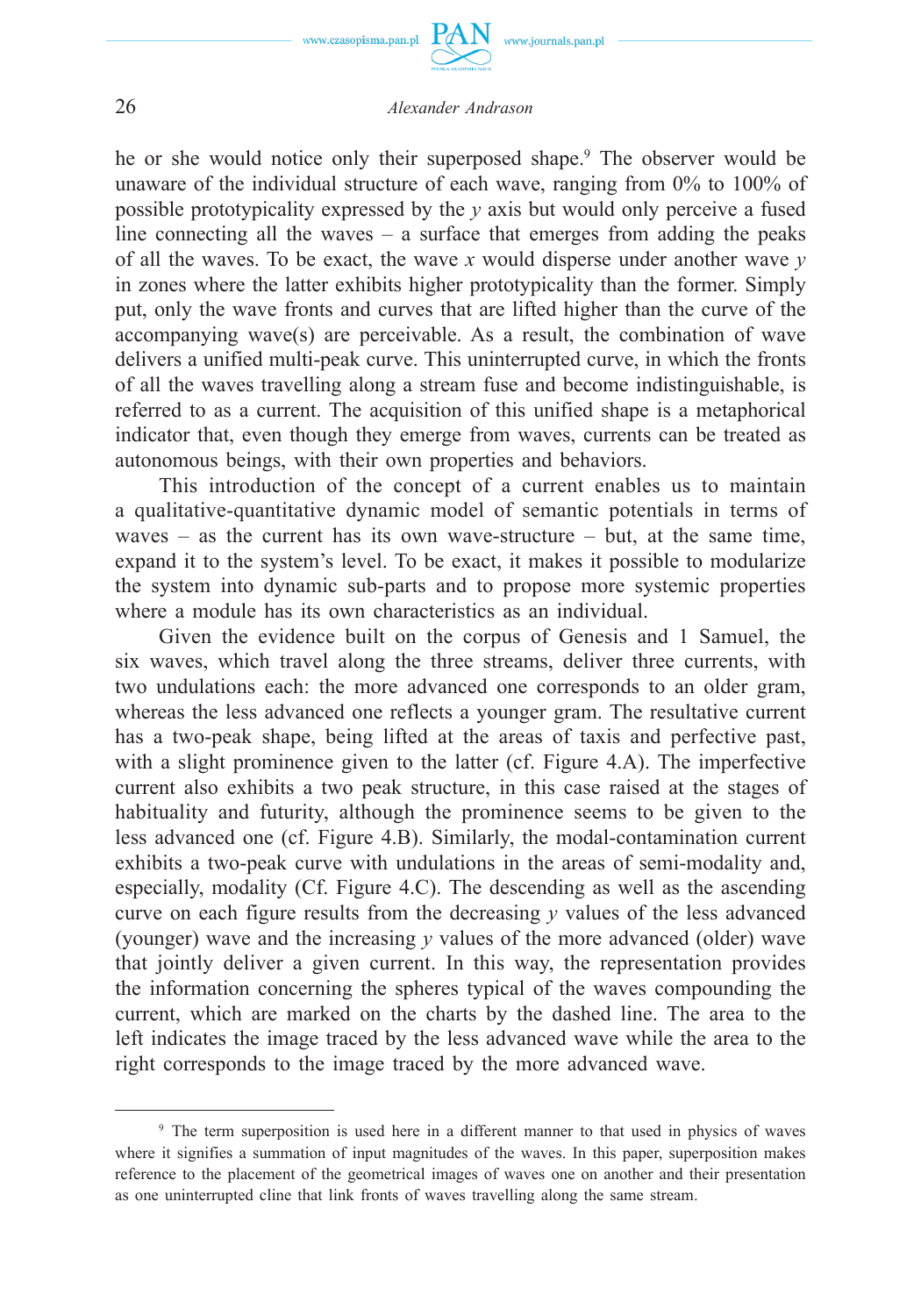



Figure 4: Currents of the BH verbal system (superposition model)

However, the current may yet increase their individuality as its shape can also be viewed as a one-peak wave in which the contribution of the waves become less resultant or simply additive. Namely, the form of the currents may not only be delivered by a superposition of waves, but it can also be counted taking as input values the dominant *y* values distinguished on a stream. In this way, the current would not contain descending periods between its major undulations, but would rather yield a monotonous one-peak wave form (see Figure 5, below). Accordingly, this structure of the current fails to be a simple additive sum of the images traced by the underlying waves. Given this input data, the non-superposed resultative current takes a curved shape with a unique peak at the taxis and perfective past stages (cf. Figure 5.A), while the imperfective current ascends its curve at the stages of habituality and futurity (cf. Figure 5.B). The modal-contamination current also displays one front, located at the stages of semi-modality and modality (cf. Figure 5.C). In this representation the shape of the underlying waves is not straightforwardly recoverable as it is not the shape of the waves themselves but their input data that produce the current.

Nevertheless, the superposed and non-superposed representations of currents are heuristically similar, as they give prominence to the same sections available on a given stream. In the superposed model, the prominence is visualized as two peaks (that stem from the two waves underlying the current), while in the non-superposed model, it can be represented as a one-peak curve that rises above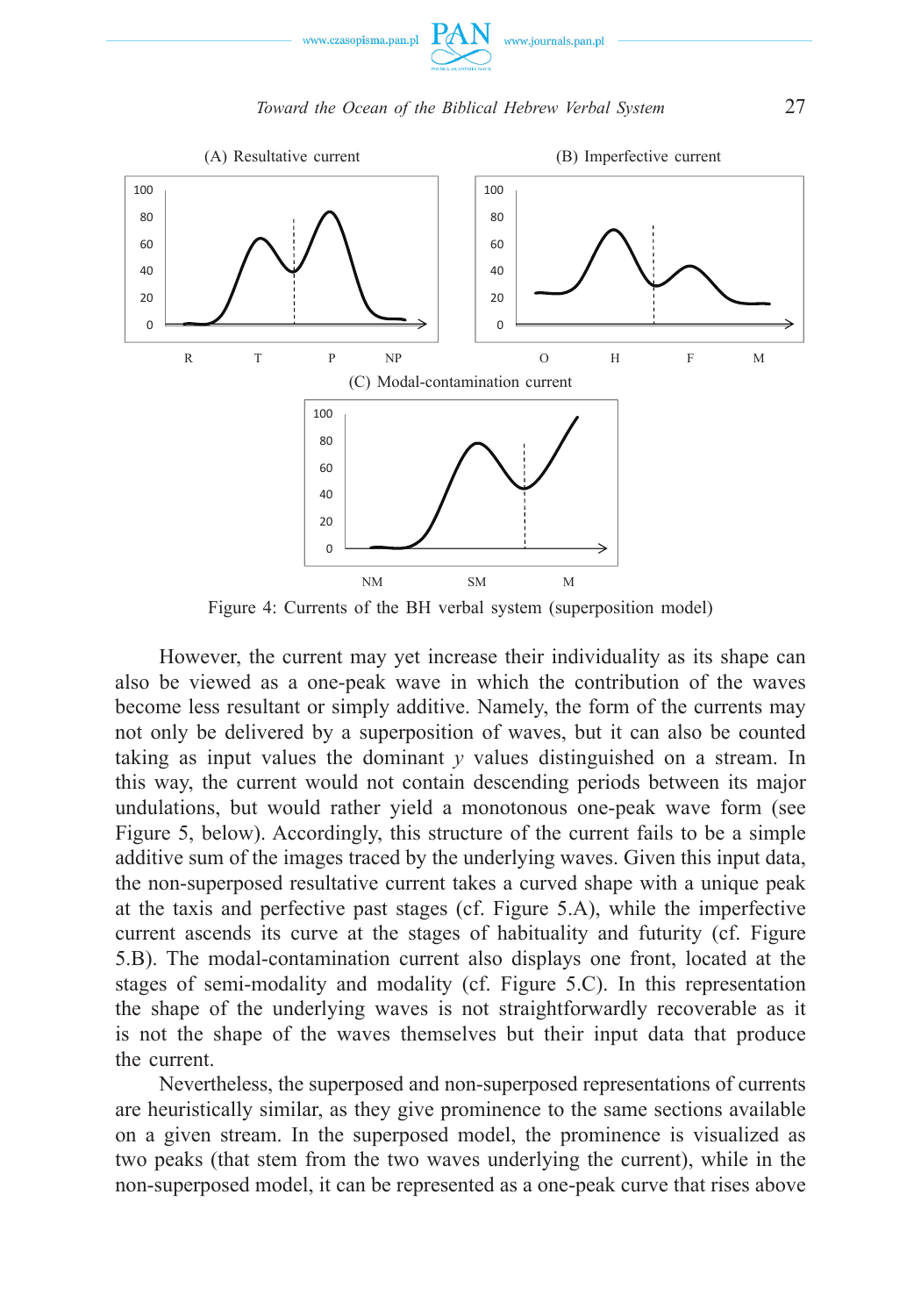

the (arbitrarily assumed) line of the 50% of the possible total magnitude. For the sake of transparency, this area of prominence has been be marked in grey.



Figure 5: Current of the BH verbal system (non-superposition model)

Both the superposed and non-superposed model of the three currents allows us to analyze these currents as individuals with their own properties. In particular, the resultative and imperfective currents can be viewed as semi-advanced as they locate their fronts in the intermediate section of the evolutionary trajectory. The modal-contamination current seems to be more advanced, placing its peak both in the intermediate and, especially, at the final section of the trajectory. Accordingly, the most relevant semantic domains of each current would be taxis and perfective past (resultative current), habituality and future (imperfective current), and semi-modality and modality (modal-contamination current).

# **3.2. Combining currents into the ocean**

The construction of currents enables us to modularize the language into sub-systems, which, in turn, makes it possible to treat the BH verbal organization globally. However, rather than static and disjunctive modules, as usually done in more traditional approaches to the BH verbal system, where grams are arranged in motionless, firm, closed and separated aspectual, temporal or modal blocks, the modularization into currents renders the BH global system and its main sub-sections dynamic, fuzzy, open and relational. Since the system is regulated by three universal evolutionary tendencies encapsulated in the language by the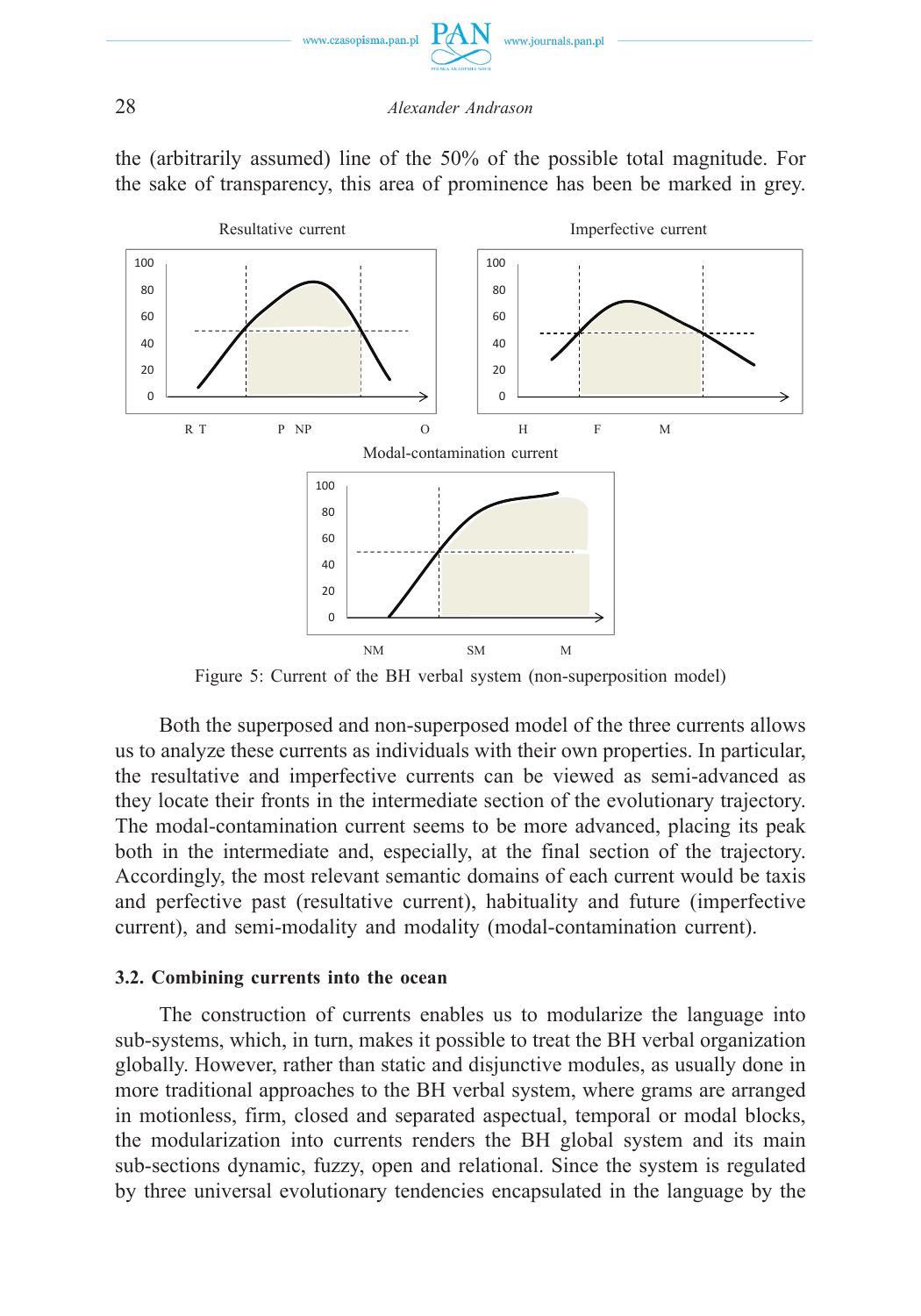

currents– resultative, imperfective and modal-contamination current – it can be imagined as a fluctuating surface or an ocean on which the three currents pulsate and propagate (cf. Figure 5).

First, the modules make reference to the dynamic potential of language as the currents derive from the combination of waves, themselves propagating along the shared stream. A current is in fact a developing wave itself, a wave whose values indicated by the *y* axis change over time. It is the stream's actual density attested in the language at a time *t*. Second, the structure of any module is inherently fuzzy as the current may make use of all possible domains available on the grammaticalization path that determines its *x* axis, combining them in any possible qualitative and quantitative manner. This means that currents – just like the grams viewed as waves – deliver modules that resist a traditional classification in rigid terms in exclusive taxis, aspectual, temporal or modal terms. There is no aspectual module, there is no temporal module and there is no modal module either. There are modules that may transmute from one type to another by a multitude of intermediate states, so that there is no need to fit them into artificially rigid labels. Third, the modules are open as they presuppose that what is lifted now (the current's peak) may descend subsequently, while the areas that are "flat" may inversely be raised as new waves emerge and expand along the stream. By being dynamic, fuzzy and open, the verbal ocean understood as a combination of currents operates as an auto-regulating organism.<sup>10</sup>

It seems that, in this dynamic, fuzzy and open ocean, the intermediate zones (i.e. the domains of taxis and perfective past, habituality and futurity, as well as semi-modality) and one final area (modality) are particularly active as they correspond to the strongest pulsations or the peak zones of the currents. This may in turn indicate the semantic domains that are the most crucial for the language: taxis (perfect), aspect (perfective and habitual), time (especially, future and past [perfective]). In contrast, values such as a simple (non-perfective) past, resultative proper, ongoing present and/or past seem to be systemically less relevant and, consequently, might have played a lesser role in the cognitive perception of the speakers, even though they could have been expressed by grams available in the BH system, as certain formations are compatible with these domains. All the various semantic domains (certainly the highly coarsegrained) and a greater relevance of certain of them can be easily recovered in Figure 6 designed below, which constitutes a tentative model of the BH verbal ocean. The areas colored in grey make reference to the most prominent

<sup>&</sup>lt;sup>10</sup> The picture of the BH verbal system designed here is fully compatible with a continuous process of loss and removal that occurs in languages of the world. On the one hand, the waves of constructions move along the stream so that the current becomes more advanced in general. On the other hand, the advancement of waves and current that hosts them "makes room" for novel forms that may emerge and cause a new wave and thus a new undulation on the current and thus less advanced structure of the current in question.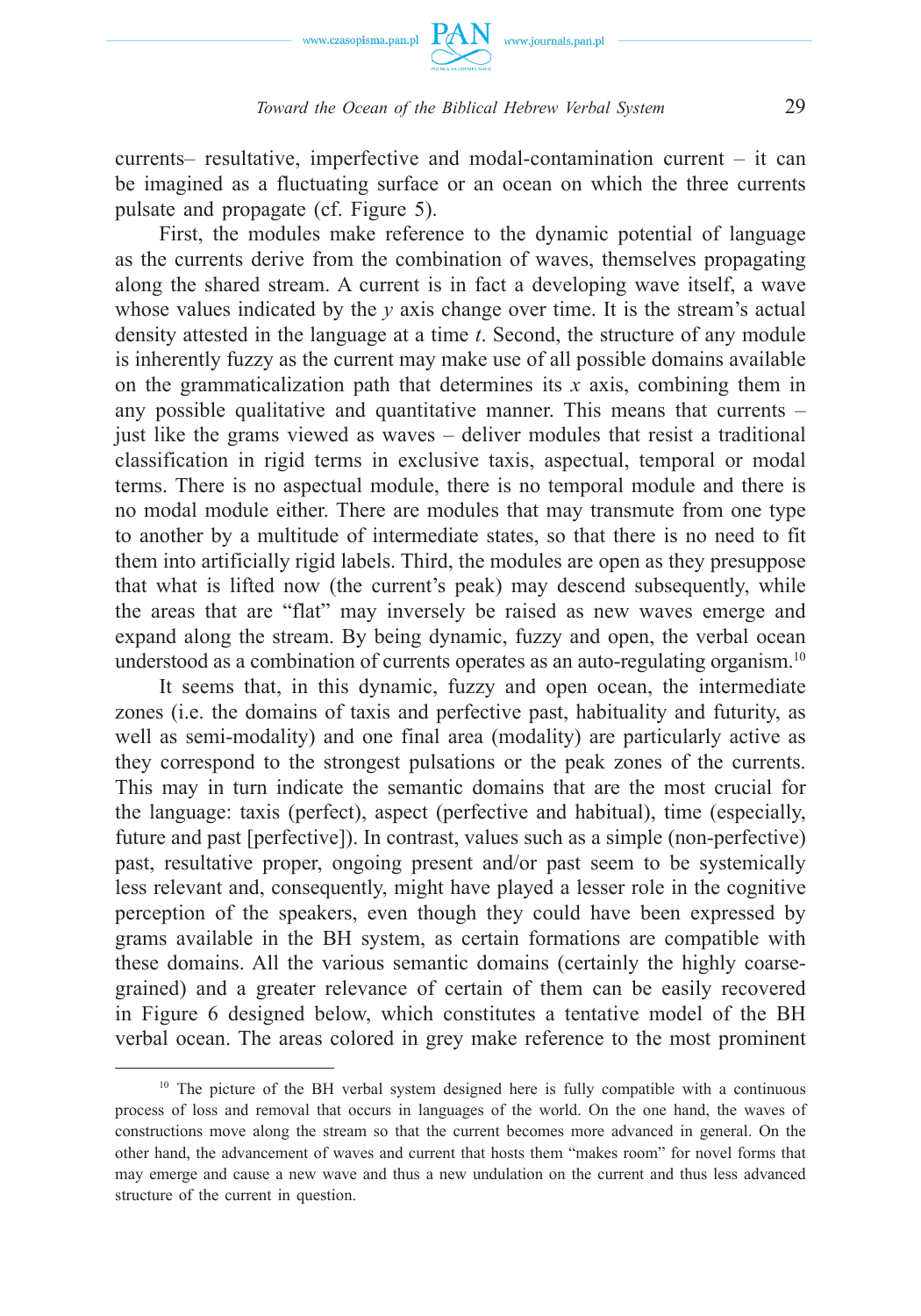

semantic domains in the system, while the zones that are unmarked by any color represent domains the importance of which is systemically lesser. Within the colored areas, the darker ones correspond to the superposed representation (two sections reflect two peak-structure of the current), while the lighter ones stand for the non-superposed representation (one broader area reflects one peak structure of the current).



Figure 6: The BH verbal ocean

One should note that this representation offers an entirely different approach to the systemic portrayal of BH verbal semantics. Instead of designing a system of grams, it proposes a system of domains that are organized along the grammaticalization clines and that vary their density in relation to the quantitative data which characterize waves and currents (the prototypicality of senses). It is not a system that presents what the grams can do with senses but rather what the universal semantic domains can do with the grams. In this way, the model almost naturally lends itself for crosslinguistic comparison of systems as the verbal systems of various languages (either Semitic languages or languages belonging to other families) can use the same standardized frame for commensuration.

Nevertheless, the model may also make reference to the BH grams. Namely, if each domain is accompanied by the information concerning the most prototypical means of its expression, the peaks of the currents can be correlated with the wave peaks of the grams. (This however by no means signifies that, for instance, qatal equals perfect/taxis and weqatal is the future – the figure only indicates the correlation between the prototypical zones of each current and the prototypical sense of each gram; cf. Figure 7, below). In this representation, four semantic meta-domains of the greatest importance are each represented by the most prototypical gram: taxis (perfect) – qatal; aspect (perfective [past] and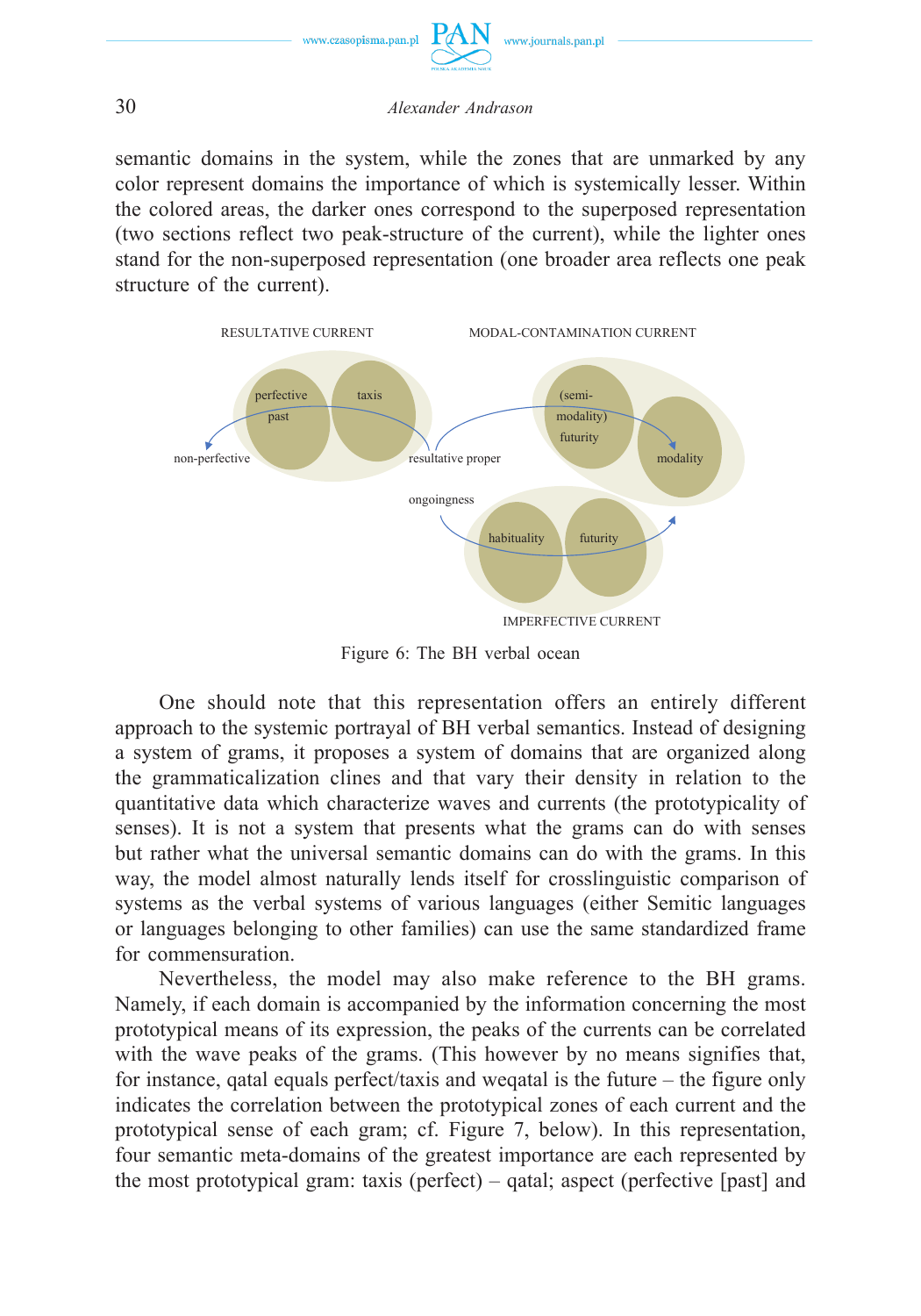

habitual [present and past]) – way vigited and gotel, respectively; and modality – Syiqtol. The tense (or time) domain of futurity however has two prototypical representatives – weqatal and yiqtol (which usually differ in syntactic contexts of occurrence). The concept of tense is additionally pertinent because certain aspectual values and grams that convey them specialize in past (perfective) and present-past (habituality).



Figure 7: The BH verbal ocean – domains and grams' model

The understanding of the BH verbal system in the manner presented in this section has two further implications for the global view of Biblical Hebrew. First, the language would not be (in fact could not be) classifiable as a tense, aspect or mood language exclusively. It is rather (and necessarily) a linguistic system in which four meta-categories (taxis, aspect, tense and mood) are important as indicated by the undulations of the currents. It is impossible to encapsulate Biblical Hebrew in static and rigid chains of idealized abstractions such as "it is an aspectual language", "it is a tense language", or "it is a moodoriented language". From the system perspective, the senses of a perfect, perfective past, future and modality all together constitute the core of the verbal semantics<sup>11</sup>

 $11$  Indeed, from an evolutionary perspective, it would be strange if a language would be an ideal tense or aspect or mood language because if the prototypicalities of the currents were limited to one of these meta-domains, too much of the surface of the ocean available along the grammaticalization paths would be left uninhabited. Grams expand in a wave-like manner, chasing each other along the path. They interact with other waves of the stream and with other waves in the system (cf. Dahl 2000: 13–14). A possible polarization of the system into a temporal, aspectual or modal system, if it exists, constitutes a by-product of grammaticalization and derives from the relative position of grams on their path. However, due to the multidimensionality of the grammaticalization process and the inherent polysemy of grams, such a polarization (as the formation of an exclusive temporal, aspectual or modal contrast between two or more constructions) is extremely rare. On the contrary – and due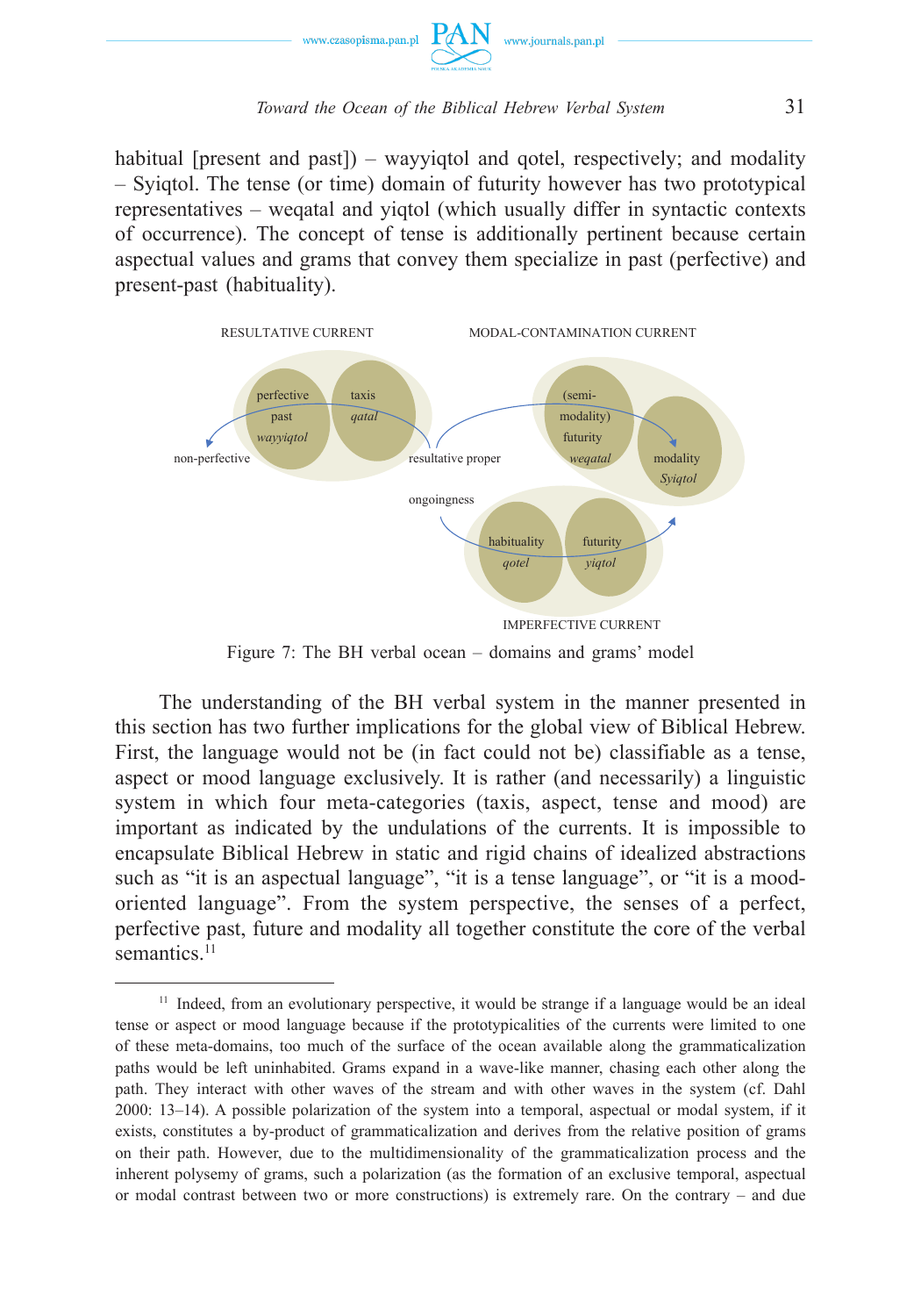

www.journals.pan.pl

Second, Biblical Hebrew could be viewed as a typologically mediumadvanced verbal system. In contrast with languages which contain fully grammaticalized formations that specialize in the initial stage of a stream (for example, the *búinn* construction that is limited to resultative proper and inclusiveresultative present perfect in Icelandic or the *parsāku* in Akkadian that is wellgrammaticalized and commonly found in expression of the resultative proper sense) or in its final section (for instance, the *passé simple* in French that only functions as a general narrative past tense or the general synthetic past in Old Polish that arose from the morphological amalgamation of the Imperfect and Aorist), the BH verbal system would put emphasis on the domains located in the intermediate areas of the grammaticalization paths. This understanding of entire verbal systems in terms of typological advancement is related to the previously mentioned suitability of the currents or ocean model to inter-language comparisons, which may shed new light on macro-changes affecting the verbal system of the Semitic family.

Although for the need of transparency the BH verbal system can be pictured as a semantic surface cut up by three independent currents, one that is analyzable as consisting of autonomous modules, it is important to emphasize that the currents interact one with another. They interact because they may lead to identical or highly similar semantic domains, thus sharing the topology of the semantic surface of this language. As stated previously, the imperfective and modal-contamination paths overlap heading to a common final attractor. Accordingly, the imperfective and modal-contamination currents, in parts, traverse analogous semantic domains.

This semantic overlap and connection are even more evident if a more microscopic view is adopted, where the major paths take the shape of multi directional networks. I have previously mentioned that the system-level generalizations developed in this section were possible because an extremely macroscopic view was adopted, a view in which lower-level peculiarities and microscopic disturbances were ignored. As we ascend to the systemic level, small details cease to be perceivable and only the most robust features persist. It is from the macroscopic systemic perspective that the unidirectional and linear shapes of waves, streams and currents emerge. However, from a more finegrained perspective, waves, streams and currents are multidirectional networks,

to the fact that grammaticalization clines do not form dichotomies – verbal systems of languages are compositions of more than one meta-domain. The exact structure of the currents is different in different languages, but in most of them, it makes use of two or more meta-domains. Consequently, languages do not display a system of contrasts built in accordance with the principles of economy and symmetry and the structuralist or modernistic claim whereby "each language represents a tidy system in which units are defined by the oppositions they enter into and the object of study is the internal system the units are supposed to create" are untenable (cf. Dahl 2000 and Andrason 2011c).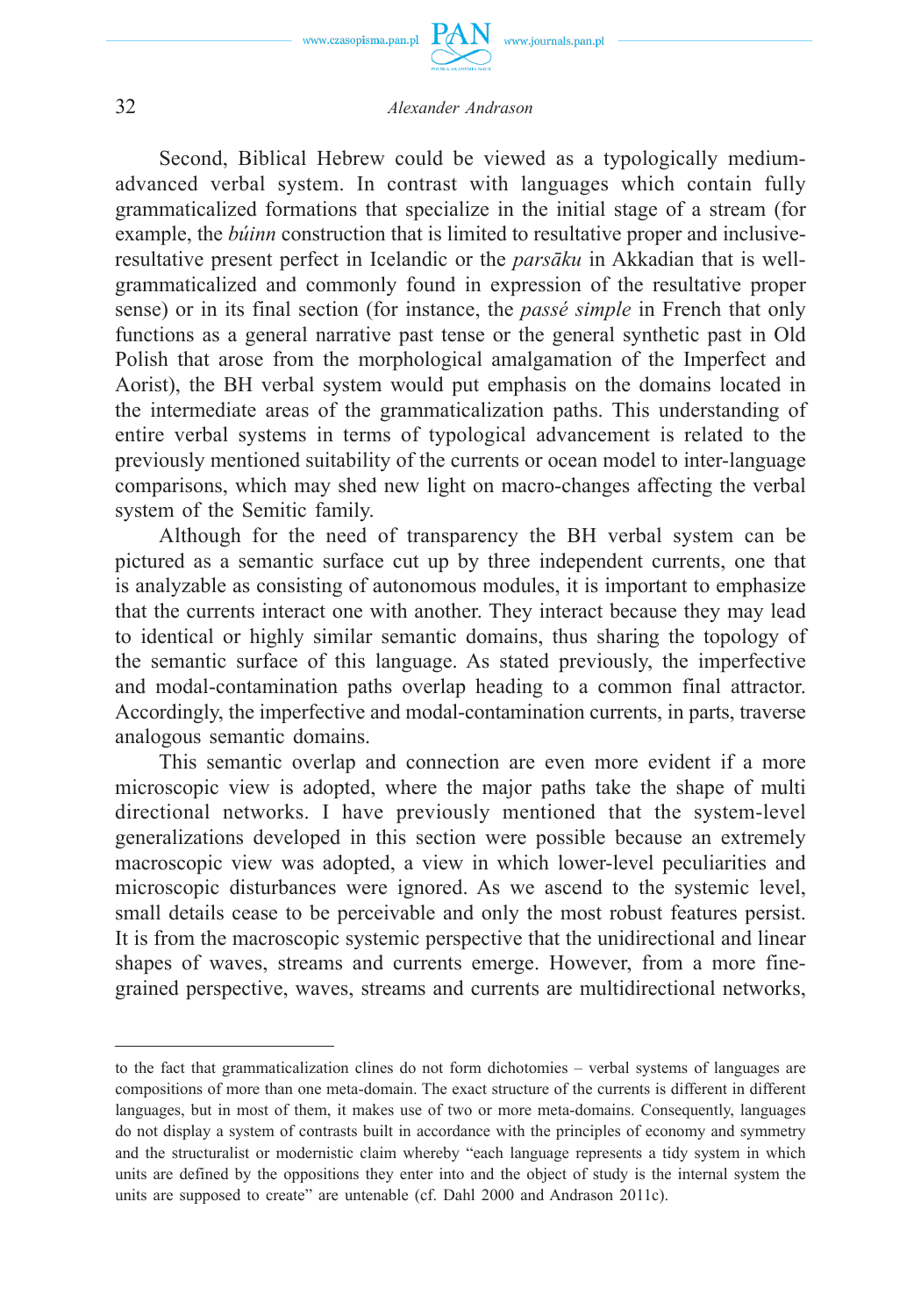

composed of various sub-clines and branches.<sup>12</sup> It is just for the sake of macrogeneralizations that the minor development trajectories are ignored and networks appear as lines.

Once such a multi-branched form of clines is recovered, the semantic overlap and correspondence between currents become evident. For instance, the domain of a past can not only be reached by travelling along the resultative path, but may also be achieved by developing along the imperfective paths, if this cline is located in a past temporal frame. The present domains can not only be reached by travelling along the imperfective paths, but may likewise be incorporated into a gram evolving along the resultative path, as this path includes the simultaneous cline, mostly affecting static roots, that leads from resultatives to present tenses. Moreover, the three paths can lead into futurity, as the resultative-path grams can also be developing in a future time frame yielding future perfects and futures. Lastly, since the resultative path may also produce modal values (which indeed occurs with qatal), the three trajectories are related to the domain of modality.

Due to this semantic overlap between the currents, it is possible that the prototypicality area arising on one current may stimulate the increase of relevance and systemic visibility of a corresponding area on another current even though this zone is less lifted on that other current. In fact, this attraction between the areas of two different currents that are semantically proximate may be so intense that the semantically compatible zones of the two currents (either prototypical or not) may converge and yield a joint two-path grammatical category. This happened in Germanic languages, where the resultative-path morphology (nowadays typically used to express a simple past value, such as *hann rann*  'he slipped, slid' in Icelandic) can be used with a limited set of verbs to form their present tenses (e.g. *hann kann* 'he knows how to, can') merging with the other, much larger, group of verbs whose Present Tense has arisen due to the imperfective path.

Although the attraction among the currents of Biblical Hebrew is probably less strong than in the Germanic case described above, the currents do interact, especially if the grams contributing to them are morphologically similar. For example, there may be a systemic relation between the modal-contamination current and its lifted zone of futurity, prototypically expressed by weqatal, on the one hand, and the resultative current with its rare future value conveyed by the qatal form (1% in the analyzed corpus). Similarly, there is probably a connection between Syiqtol and the modality of the modal-contamination current, on the one hand, and modal uses of yiqtol developed along the imperfective cline, on

<sup>&</sup>lt;sup>12</sup> Certainly, some connections in each network are stronger (these usually correspond to the paths viewed macroscopically), while other are weaker.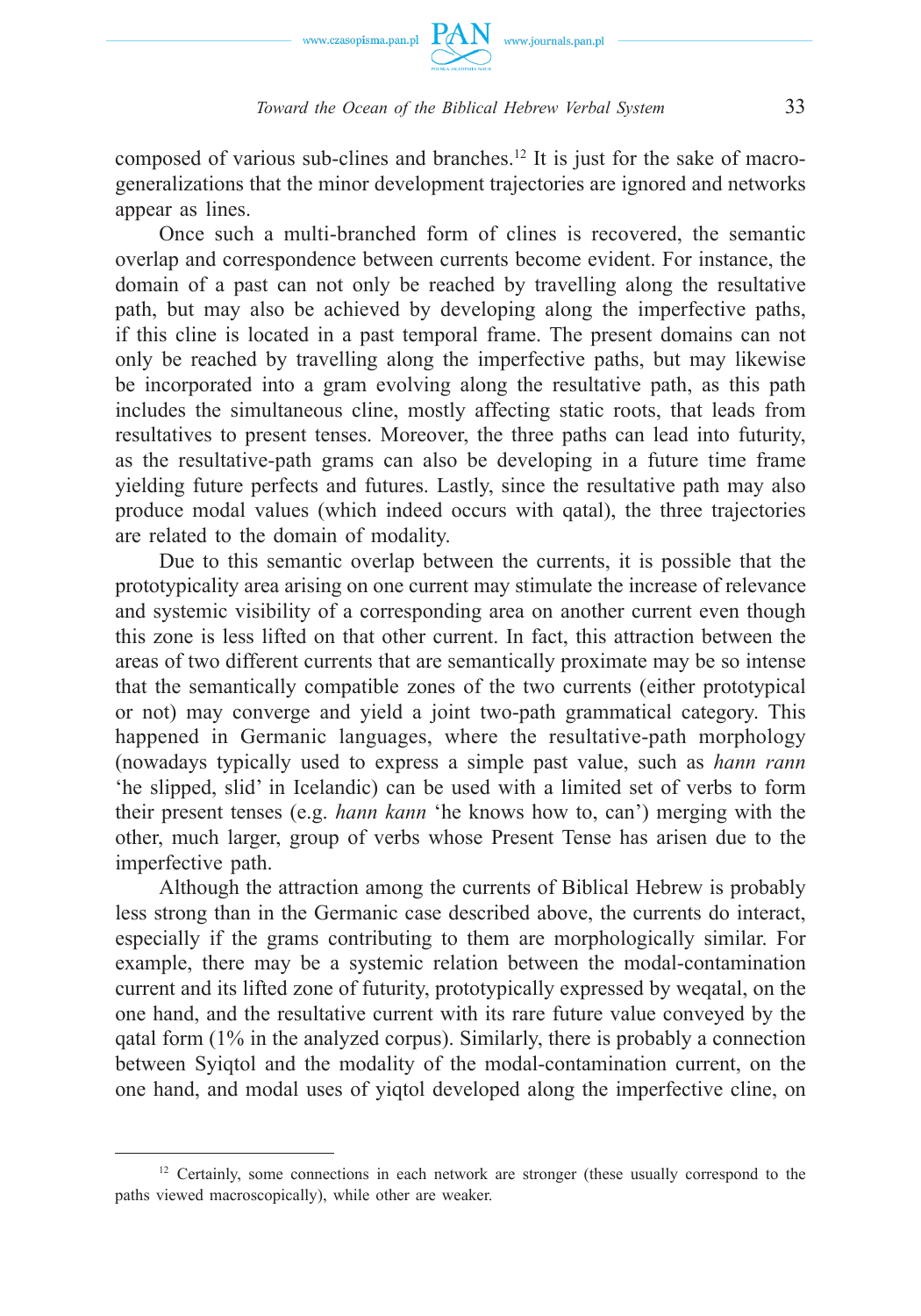

the other. In both cases, a type of a two-path category may be in the process of being formed.

This means that the environment of a gram and its wave is expanded beyond the limits of its own stream. It also includes the global situation in the system and the properties of other currents and waves. Therefore, the BH verbal system can be imagined as a system where everything interacts with each other. Of course some interactions are more crucial for a given object (e.g. for the qatal wave, the interaction with its immediate neighbor, another wave on the resultative stream is more relevant than the relationship with the wave of Syiqtol), but all the components of the ocean – from the most microscopic to the most macroscopic – somehow affect the remaining ones. It is an organism wherein everything exerts some sort of impact on the remaining parts of the system being at the same time inversely influenced by the system in its totality and by all its components individually.

# **4. Conclusion**

By combining the waves into higher-level dynamic modules, i.e. currents, and by explaining the global system in terms of such currents, the present study has designed a possible way of expanding the semantic maps model from a gram-oriented analysis to a more systemic view. As a result, novel systemic properties of the BH verbal organization were postulated and the environment of a gram – or the environment of a wave – has been expanded from its immediate setting, such as the adjacent waves on the stream, to other, more distant, sections of the verbal system. Even though imprecise due to its robust and coarse-grained perspective, the macroscopic representation of the system as an ocean is, in my opinion, more adequate than traditional systemic models, as it preserves dynamics, fuzziness, openness and relationality of the BH verbal organization.

However, the proposals presented in this paper should only be viewed as first steps in the adaptation of the semantic-map approach to the systemic perspective. Certainly, much more work must be dedicated to the specification of relations existing between currents and to the determination of extra-stream forces influencing waves. Likewise, more systemic properties should be discovered as those presented in this paper only constitute one proposal far from exhausting the set of possible macroscopic features of the BH verbal system. I hope that in coming years a range of solutions to the systemization of semantic maps will be developed, improving this highly promising approach to verbal semantics.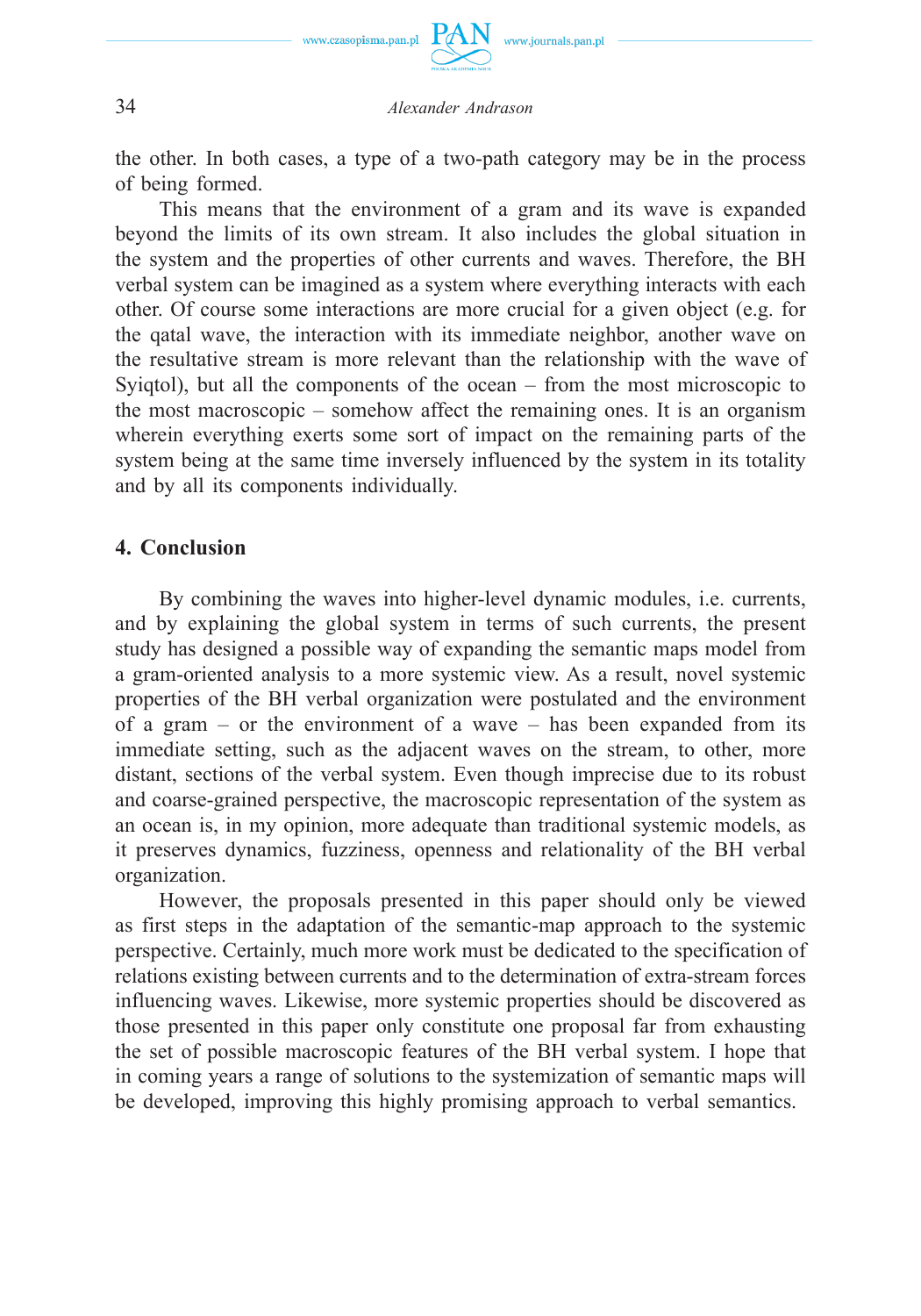

#### **References**

- Andersen, D., 2000. The Evolution of the Hebrew Verbal System. Zeitschrift für Althebraistik 13/1. 1–66.
- Andrason, A. 2010. The panchronic *yiqtol*. Functionally consistent and cognitively plausible. Journal of Hebrew Scriptures 10/10. 1–63.
- Andrason, A. 2011a. The Biblical Hebrew *Wayyiqtol* a dynamic definition. Journal of Hebrew Scriptures 11/7. 1–50.
- Andrason, A. 2011b. The BH *weqatal*. A homogenous form with no haphazard functions. Part 1. Journal of Northwest Semitic Languages 37/2. 1–25.
- Andrason, A. 2011c. The Biblical Hebrew verbal system in light of grammaticalization the second generation. Hebrew Studies 52. 19–53.
- Andrason, A. 2012a. Making it sound Performative *qatal* and its explanation. Journal of Hebrew Scriptures 12/8. 1–58.
- Andrason, A. 2012b. The gnomic *qatal*. Orientalia Suecana 61. 5–53.
- Andrason, A. 2012c. The BH *weqatal*. A homogenous form with no haphazard functions. Part 2. Journal of Northwest Semitic Languages 38/1. 1–30.
- Andrason, A. 2012d. The dynamic short *yiqtol*. Journal for Semitics 21/2. 308–339.
- Andrason, A. 2013a. Future values of the *qatal* are "logical" How to chain future senses of the *qatal*to the core of its semantic network? Hebrew Studies5. 7–38.
- Andrason, A. 2013b. *Qotel* and its dynamics. Part 1.Folia Orientalia 50. 81–112.
- Andrason, A. 2013c. An optative indicative? A real factual past? A cognitive-typological approach to the precative *qatal*. Journal of Hebrew Scriptures 13/4. 1–41.
- Andrason, A. 2013d. El sistema verbal hebreo en su contexto semítico: una visión dinámica. Estella.
- Andrason, A. 2014a. From resultatives to present tenses simultaneous path of resultative constructions. Italian Journal of Linguistics 26/1. 1–58.
- Andrason, A. 2014b. *Qotel* and its dynamics. Part 2. Folia Orientalia 51. 139–153.
- Andrason, A. (forthcoming (a)) The complexity of verbal semantics an intricate relationship between QATAL and WAYYIQTOL. Journal of Hebrew Scriptures.
- Andrason, A. (forthcoming (b)) Semantic maps, waves and streams A pilot model of grammaticalization approach to BH verbal semantics with the inclusion of quantitative data and maps' interaction. In: C. Miller-Naudé, J. Naudé (eds.) Biblical Hebrew Verbal System. Winona Lake.
- Andrason, A.; K. Lyle. 2015. Functional schizophrenia of the Biblical Hebrew *bli* and its cognitive modeling (Part 1). Journal of Northwest Semitic Languages 41/1. 1–36.
- Andrason, A.; K. Lyle. (forthcoming) Functional schizophrenia of the Biblical Hebrew *bli* and its cognitive modeling (Part 2). Journal of Northwest Semitic Languages 41/2.
- Andrason, A.; C. H. J. van der Merwe. (forthcoming) The semantic potential of verbal conjugations as a polysemous set of senses: the qatal in Genesis. *Hebrew Studies* 56.
- Andrason, A.; M. Visser. (forthcoming) Affordances perspective and grammaticalization incorporation of language, environment and users in the model of semantic paths. Studies in Second Language Learning and Teaching 5/4.
- Bosman, T. 2011. Biblical Hebrew lexicology and cognitive semantics: A study of lexemes of affection. PhD Dissertation. University of Stellenbosch.
- Bybee, J.; R. Perkins; W. Pagliuca. 1994. The Evolution of Grammar. Chicago.
- Cook, J. 2012. Time and Biblical Hebrew Verb. Winona Lake.
- Dahl, Ö. 1985.Tense and Aspect Systems. Oxford.
- Dahl, Ö. 2000. (ed.) 2000b. Tense and Aspect in the Languages of Europe. Berlin.
- De Blois, R. 2001. Towards a new dictionary of Biblical Hebrew based on semantic domains. England.